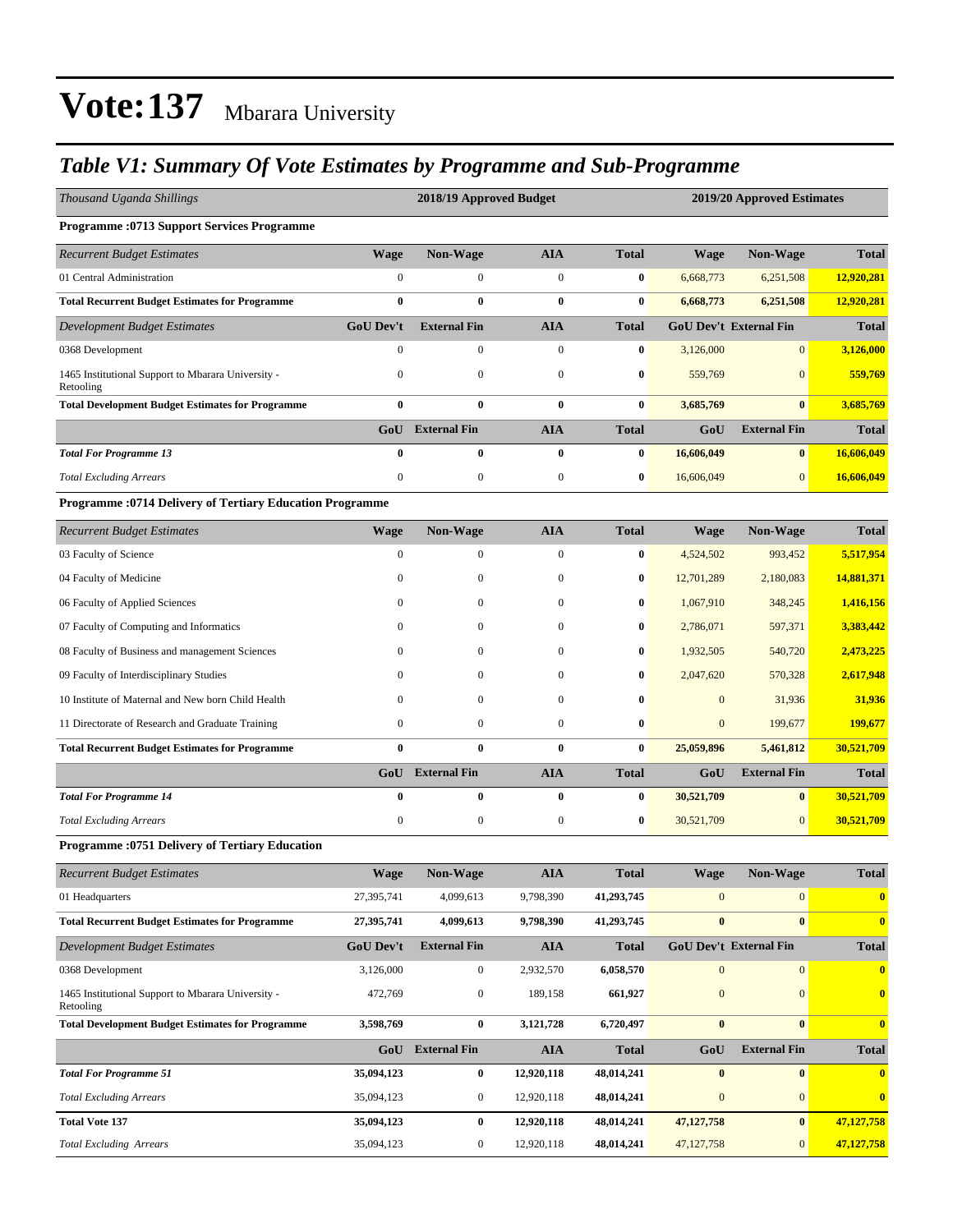#### *Table V2: Summary Vote Estimates by Item*

| Thousand Uganda Shillings                                   |            | 2018/19 Approved Budget |           |                  | 2019/20Approved Estimates |                     |              |
|-------------------------------------------------------------|------------|-------------------------|-----------|------------------|---------------------------|---------------------|--------------|
|                                                             | GoU        | <b>External Fin</b>     | AIA       | Total            | GoU                       | <b>External Fin</b> | <b>Total</b> |
| <b>Employees, Goods and Services (Outputs Provided)</b>     | 31,405,355 | $\bf{0}$                | 9,517,390 | 40,922,745       | 43,220,989                | $\bf{0}$            | 43,220,989   |
| 211101 General Staff Salaries                               | 23,178,002 | $\bf{0}$                | 2,358,000 | 25,536,002       | 31,728,669                | $\bf{0}$            | 31,728,669   |
| 211102 Contract Staff Salaries                              | 4,217,739  | $\boldsymbol{0}$        | $\bf{0}$  | 4,217,739        | $\bf{0}$                  | $\bf{0}$            | $\bf{0}$     |
| 211103 Allowances (Inc. Casuals, Temporary)                 | 85,209     | $\bf{0}$                | 816,722   | 901,932          | 840,341                   | $\bf{0}$            | 840,341      |
| 212101 Social Security Contributions                        | 2,227,989  | $\bf{0}$                | 747,385   | 2,975,374        | 3,172,867                 | $\bf{0}$            | 3,172,867    |
| 212102 Pension for General Civil Service                    | 2,733      | $\bf{0}$                | $\bf{0}$  | 2,733            | 3,030                     | $\bf{0}$            | 3,030        |
| 213001 Medical expenses (To employees)                      | 3,025      | $\bf{0}$                | 2,000     | 5,025            | 1,525                     | $\bf{0}$            | 1,525        |
| 213002 Incapacity, death benefits and funeral expenses      | 3,677      | $\bf{0}$                | 12,200    | 15,877           | 15,700                    | $\bf{0}$            | 15,700       |
| 213003 Retrenchment costs                                   | 255        | $\bf{0}$                | 3,000     | 3,255            | $\bf{0}$                  | $\bf{0}$            | $\bf{0}$     |
| 221001 Advertising and Public Relations                     | 500        | $\bf{0}$                | 155,648   | 156,148          | 100,128                   | $\bf{0}$            | 100,128      |
| 221002 Workshops and Seminars                               | 22,502     | $\bf{0}$                | 140,610   | 163,112          | 153,027                   | $\bf{0}$            | 153,027      |
| 221003 Staff Training                                       | 7,017      | $\bf{0}$                | 47,200    | 54,217           | 66,685                    | $\bf{0}$            | 66,685       |
| 221005 Hire of Venue (chairs, projector, etc)               | 1,508      | $\bf{0}$                | $\bf{0}$  | 1,508            | 1,708                     | $\bf{0}$            | 1,708        |
| 221006 Commissions and related charges                      | 78,080     | $\boldsymbol{0}$        | 281,992   | 360,072          | 350,592                   | $\bf{0}$            | 350,592      |
| 221007 Books, Periodicals & Newspapers                      | 40,686     | $\bf{0}$                | 82,016    | 122,702          | 111,182                   | $\bf{0}$            | 111,182      |
| 221008 Computer supplies and Information Technology<br>(TT) | 22,736     | $\bf{0}$                | 51,090    | 73,826           | 112,062                   | $\bf{0}$            | 112,062      |
| 221009 Welfare and Entertainment                            | 38,396     | $\bf{0}$                | 165,471   | 203,867          | 163,117                   | $\bf{0}$            | 163,117      |
| 221010 Special Meals and Drinks                             | 4,499      | $\bf{0}$                | 56,400    | 60,899           | $\bf{0}$                  | $\bf{0}$            | $\bf{0}$     |
| 221011 Printing, Stationery, Photocopying and Binding       | 86,036     | $\bf{0}$                | 383,059   | 469,095          | 425,884                   | $\bf{0}$            | 425,884      |
| 221012 Small Office Equipment                               | 3,802      | $\bf{0}$                | 23,502    | 27,304           | 33,273                    | $\bf{0}$            | 33,273       |
| 221014 Bank Charges and other Bank related costs            | 6,200      | $\bf{0}$                | 7,000     | 13,200           | $\bf{0}$                  | $\bf{0}$            | $\bf{0}$     |
| 222001 Telecommunications                                   | 16,401     | $\bf{0}$                | 45,626    | 62,027           | 69,396                    | $\bf{0}$            | 69,396       |
| 222002 Postage and Courier                                  | 825        | $\bf{0}$                | 4,647     | 5,472            | 1,292                     | $\bf{0}$            | 1,292        |
| 222003 Information and communications technology<br>(ICT)   | 35,737     | $\bf{0}$                | 290,650   | 326,386          | 315,428                   | $\bf{0}$            | 315,428      |
| 223001 Property Expenses                                    | 57,081     | $\bf{0}$                | 352,632   | 409,713          | 409,793                   | $\bf{0}$            | 409,793      |
| 223003 Rent – (Produced Assets) to private entities         | 10,500     | $\bf{0}$                | 107,449   | 117,949          | 30,000                    | $\bf{0}$            | 30,000       |
| 223004 Guard and Security services                          | 0          | $\bf{0}$                | 130,000   | 130,000          | 130,000                   | $\bf{0}$            | 130,000      |
| 223005 Electricity                                          | 125,000    | $\bf{0}$                | 179,200   | 304,200          | 216,000                   | $\bf{0}$            | 216,000      |
| 223006 Water                                                | 125,000    | $\boldsymbol{0}$        | 169,200   | 294,200          | 388,800                   | $\bf{0}$            | 388,800      |
| 224001 Medical Supplies                                     | 118,428    | $\boldsymbol{0}$        | 245,827   | 364,255          | 247,492                   | $\bf{0}$            | 247,492      |
| 224004 Cleaning and Sanitation                              | 15,603     | $\bf{0}$                | 50,286    | 65,889           | 74,296                    | $\bf{0}$            | 74,296       |
| 224005 Uniforms, Beddings and Protective Gear               | 2,783      | $\boldsymbol{0}$        | 20,000    | 22,783           | 12,690                    | $\bf{0}$            | 12,690       |
| 225001 Consultancy Services- Short term                     | $\bf{0}$   | $\bf{0}$                | $\bf{0}$  | $\boldsymbol{0}$ | 4,520                     | $\bf{0}$            | 4,520        |
| 226001 Insurances                                           | 15,000     | $\boldsymbol{0}$        | 20,000    | 35,000           | 45,000                    | $\bf{0}$            | 45,000       |
| 227001 Travel inland                                        | 87,900     | $\boldsymbol{0}$        | 475,141   | 563,041          | 335,702                   | $\bf{0}$            | 335,702      |
| 227002 Travel abroad                                        | 28,036     | $\bf{0}$                | 330,212   | 358,248          | 345,864                   | $\bf{0}$            | 345,864      |
| 227004 Fuel, Lubricants and Oils                            | 67,957     | $\boldsymbol{0}$        | 307,893   | 375,850          | 333,657                   | $\bf{0}$            | 333,657      |
| 228001 Maintenance - Civil                                  | 65,503     | $\bf{0}$                | 18,000    | 83,503           | 74,270                    | $\bf{0}$            | 74,270       |
| 228002 Maintenance - Vehicles                               | 44,948     | $\boldsymbol{0}$        | 194,118   | 239,066          | 253,520                   | $\bf{0}$            | 253,520      |
| 228003 Maintenance – Machinery, Equipment $\&$<br>Furniture | 16,420     | $\boldsymbol{0}$        | 112,550   | 128,970          | 125,850                   | $\bf{0}$            | 125,850      |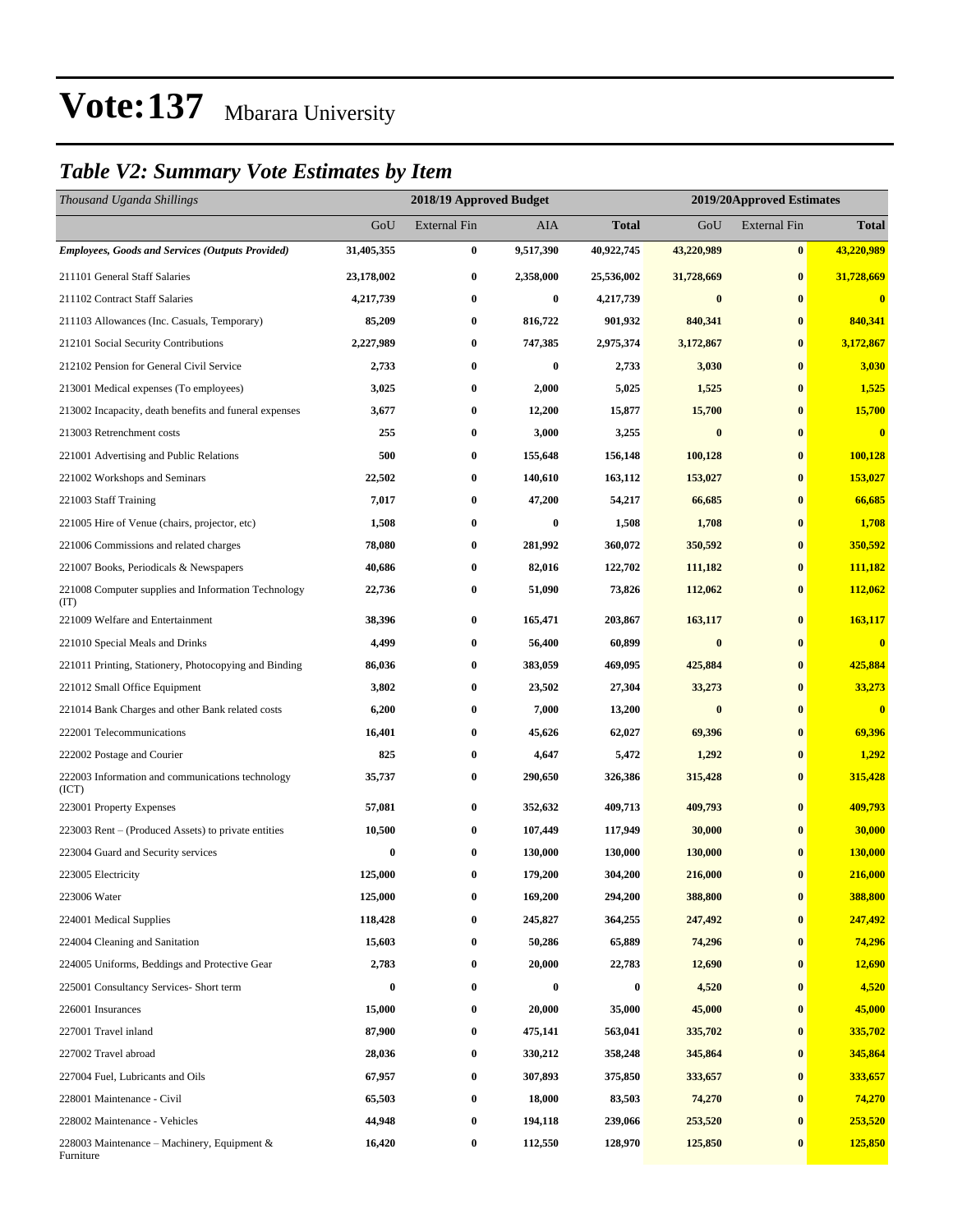| 282101 Donations                                                 | 900        | $\bf{0}$     | 900          | 1,800      | 3,120        | $\bf{0}$       | 3,120        |
|------------------------------------------------------------------|------------|--------------|--------------|------------|--------------|----------------|--------------|
| 282103 Scholarships and related costs                            | 540,741    | $\bf{0}$     | 1,129,764    | 1,670,505  | 2,524,509    | $\bf{0}$       | 2,524,509    |
| <b>Grants, Transfers and Subsides (Outputs Funded)</b>           | 90,000     | $\bf{0}$     | 281,000      | 371,000    | 221,000      | $\bf{0}$       | 221,000      |
| 262101 Contributions to International Organisations<br>(Current) | 30,000     | $\bf{0}$     | 40,000       | 70,000     | $\bf{0}$     | $\bf{0}$       | $\bf{0}$     |
| 264101 Contributions to Autonomous Institutions                  | 60,000     | $\bf{0}$     | 241,000      | 301,000    | 221,000      | $\bf{0}$       | 221,000      |
| <b>Investment</b> (Capital Purchases)                            | 3,598,769  | $\bf{0}$     | 3,121,728    | 6,720,497  | 3,685,769    | $\bf{0}$       | 3,685,769    |
| 312101 Non-Residential Buildings                                 | 1,726,000  | $\bf{0}$     | $\bf{0}$     | 1,726,000  | 2,235,909    | $\mathbf{0}$   | 2,235,909    |
| 312102 Residential Buildings                                     | 1,350,000  | $\bf{0}$     | 2,932,570    | 4,282,570  | 840,091      | $\bf{0}$       | 840,091      |
| 312103 Roads and Bridges.                                        | 50,000     | $\bf{0}$     | $\mathbf{0}$ | 50,000     | 50,000       | $\mathbf{0}$   | 50,000       |
| 312201 Transport Equipment                                       | 100,000    | $\bf{0}$     | $\bf{0}$     | 100,000    | $\bf{0}$     | $\bf{0}$       | $\mathbf{0}$ |
| 312202 Machinery and Equipment                                   | 302,769    | $\bf{0}$     | 159,158      | 461,927    | 459,769      | $\bf{0}$       | 459,769      |
| 312203 Furniture & Fixtures                                      | 70,000     | $\bf{0}$     | 30,000       | 100,000    | 100,000      | $\bf{0}$       | 100,000      |
| <b>Grand Total Vote 137</b>                                      | 35,094,123 | $\bf{0}$     | 12,920,118   | 48,014,241 | 47,127,758   | $\bf{0}$       | 47,127,758   |
| <b>Total Excluding Arrears</b>                                   | 35,094,123 | $\mathbf{0}$ | 12,920,118   | 48,014,241 | 47, 127, 758 | $\overline{0}$ | 47,127,758   |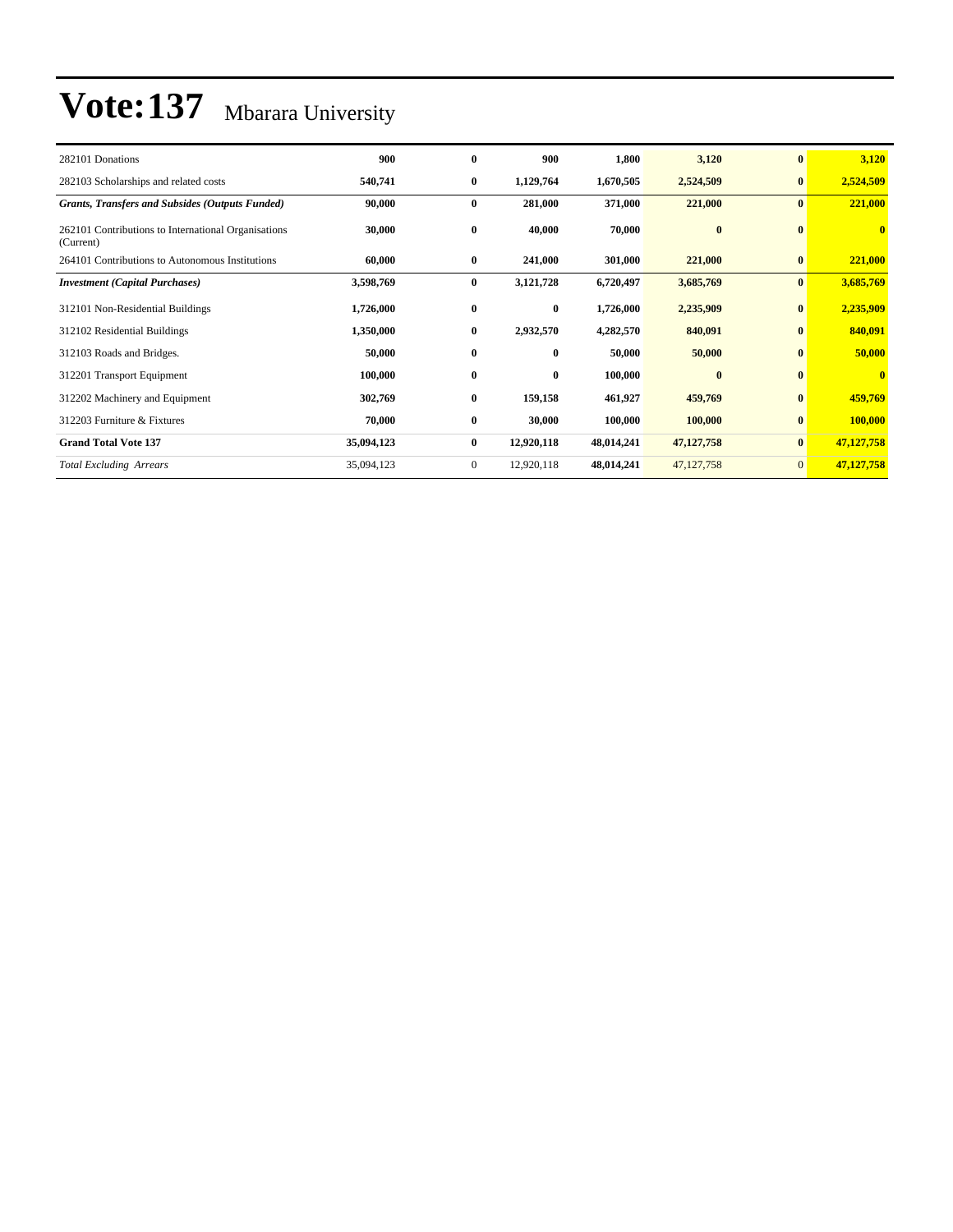#### *Table V3: Detailed Estimates by Programme, Sub Programme, Output and Item*

#### *Programme :0713 Support Services Programme*

*Recurrent Budget Estimates*

#### **SubProgramme 01 Central Administration**

| Thousand Uganda Shillings                                  |                  | 2018/19 Approved Budget |                  |              | 2019/20 Approved Estimates |           |                |
|------------------------------------------------------------|------------------|-------------------------|------------------|--------------|----------------------------|-----------|----------------|
| <b>Outputs Provided</b>                                    | Wage             | Non Wage                | AIA              | <b>Total</b> | Wage                       | Non Wage  | <b>Total</b>   |
| Output 071301 Administrative Services                      |                  |                         |                  |              |                            |           |                |
| 211103 Allowances (Inc. Casuals, Temporary)                | $\boldsymbol{0}$ | $\boldsymbol{0}$        | $\boldsymbol{0}$ | $\bf{0}$     | $\mathbf{0}$               | 257,610   | 257,610        |
| 212102 Pension for General Civil Service                   | $\boldsymbol{0}$ | $\boldsymbol{0}$        | $\boldsymbol{0}$ | $\bf{0}$     | $\mathbf{0}$               | 3,030     | 3,030          |
| 213002 Incapacity, death benefits and funeral expenses     | $\boldsymbol{0}$ | $\boldsymbol{0}$        | $\mathbf{0}$     | $\bf{0}$     | $\mathbf{0}$               | 10,700    | 10,700         |
| 221001 Advertising and Public Relations                    | $\overline{0}$   | $\boldsymbol{0}$        | $\boldsymbol{0}$ | $\bf{0}$     | $\mathbf{0}$               | 21,900    | 21,900         |
| 221002 Workshops and Seminars                              | $\overline{0}$   | $\boldsymbol{0}$        | $\boldsymbol{0}$ | $\bf{0}$     | $\boldsymbol{0}$           | 19,028    | 19,028         |
| 221003 Staff Training                                      | $\overline{0}$   | $\boldsymbol{0}$        | $\boldsymbol{0}$ | $\bf{0}$     | $\mathbf{0}$               | 4,500     | 4,500          |
| 221006 Commissions and related charges                     | $\boldsymbol{0}$ | $\boldsymbol{0}$        | $\boldsymbol{0}$ | $\bf{0}$     | $\mathbf{0}$               | 271,812   | 271,812        |
| 221007 Books, Periodicals & Newspapers                     | $\overline{0}$   | $\boldsymbol{0}$        | $\boldsymbol{0}$ | $\bf{0}$     | $\mathbf{0}$               | 5,899     | 5,899          |
| 221008 Computer supplies and Information Technology (IT)   | $\boldsymbol{0}$ | $\boldsymbol{0}$        | $\boldsymbol{0}$ | $\bf{0}$     | $\mathbf{0}$               | 22,400    | <b>22,400</b>  |
| 221009 Welfare and Entertainment                           | $\overline{0}$   | $\boldsymbol{0}$        | $\boldsymbol{0}$ | $\bf{0}$     | $\boldsymbol{0}$           | 49,659    | 49,659         |
| 221011 Printing, Stationery, Photocopying and Binding      | $\overline{0}$   | $\boldsymbol{0}$        | $\boldsymbol{0}$ | $\bf{0}$     | $\mathbf{0}$               | 46,297    | 46,297         |
| 221012 Small Office Equipment                              | $\boldsymbol{0}$ | $\boldsymbol{0}$        | $\boldsymbol{0}$ | $\bf{0}$     | $\mathbf{0}$               | 15,036    | 15,036         |
| 222001 Telecommunications                                  | $\mathbf{0}$     | $\boldsymbol{0}$        | $\boldsymbol{0}$ | $\bf{0}$     | $\mathbf{0}$               | 17,280    | 17,280         |
| 222002 Postage and Courier                                 | $\overline{0}$   | $\boldsymbol{0}$        | $\boldsymbol{0}$ | $\bf{0}$     | $\boldsymbol{0}$           | 600       | 600            |
| 222003 Information and communications technology (ICT)     | $\boldsymbol{0}$ | $\boldsymbol{0}$        | $\boldsymbol{0}$ | $\bf{0}$     | $\boldsymbol{0}$           | 285,695   | 285,695        |
| 223003 Rent – (Produced Assets) to private entities        | $\overline{0}$   | $\boldsymbol{0}$        | $\boldsymbol{0}$ | $\bf{0}$     | $\mathbf{0}$               | 30,000    | 30,000         |
| 223004 Guard and Security services                         | $\boldsymbol{0}$ | $\boldsymbol{0}$        | $\boldsymbol{0}$ | $\bf{0}$     | $\mathbf{0}$               | 130,000   | 130,000        |
| 223005 Electricity                                         | $\overline{0}$   | $\boldsymbol{0}$        | $\boldsymbol{0}$ | $\bf{0}$     | $\mathbf{0}$               | 216,000   | 216,000        |
| 223006 Water                                               | $\overline{0}$   | $\boldsymbol{0}$        | $\boldsymbol{0}$ | $\bf{0}$     | $\mathbf{0}$               | 388,800   | <b>388,800</b> |
| 224001 Medical Supplies                                    | $\overline{0}$   | $\boldsymbol{0}$        | $\boldsymbol{0}$ | $\bf{0}$     | $\boldsymbol{0}$           | 45,000    | 45,000         |
| 224004 Cleaning and Sanitation                             | $\overline{0}$   | $\boldsymbol{0}$        | $\boldsymbol{0}$ | $\bf{0}$     | $\mathbf{0}$               | 2,400     | 2,400          |
| 224005 Uniforms, Beddings and Protective Gear              | $\boldsymbol{0}$ | $\boldsymbol{0}$        | $\boldsymbol{0}$ | $\bf{0}$     | $\mathbf{0}$               | 9,690     | 9,690          |
| 226001 Insurances                                          | $\overline{0}$   | $\boldsymbol{0}$        | $\boldsymbol{0}$ | $\bf{0}$     | $\mathbf{0}$               | 45,000    | 45,000         |
| 227001 Travel inland                                       | $\overline{0}$   | $\boldsymbol{0}$        | $\boldsymbol{0}$ | $\bf{0}$     | $\mathbf{0}$               | 99,058    | 99,058         |
| 227002 Travel abroad                                       | $\overline{0}$   | $\boldsymbol{0}$        | $\boldsymbol{0}$ | $\bf{0}$     | $\boldsymbol{0}$           | 180,528   | 180,528        |
| 227004 Fuel, Lubricants and Oils                           | $\overline{0}$   | $\boldsymbol{0}$        | $\boldsymbol{0}$ | $\bf{0}$     | $\mathbf{0}$               | 130,899   | 130,899        |
| 228002 Maintenance - Vehicles                              | $\boldsymbol{0}$ | $\boldsymbol{0}$        | $\boldsymbol{0}$ | $\bf{0}$     | $\mathbf{0}$               | 139,440   | 139,440        |
| 228003 Maintenance - Machinery, Equipment & Furniture      | $\boldsymbol{0}$ | $\boldsymbol{0}$        | $\boldsymbol{0}$ | $\bf{0}$     | $\mathbf{0}$               | 19,650    | 19,650         |
| 282101 Donations                                           | $\overline{0}$   | $\boldsymbol{0}$        | $\mathbf{0}$     | $\bf{0}$     | $\mathbf{0}$               | 3,120     | 3,120          |
| 282103 Scholarships and related costs                      | $\overline{0}$   | $\boldsymbol{0}$        | $\mathbf{0}$     | $\bf{0}$     | $\boldsymbol{0}$           | 170,000   | 170,000        |
| <b>Total Cost of Output 01</b>                             | 0                | $\pmb{\theta}$          | 0                | 0            | $\boldsymbol{\theta}$      | 2,641,030 | 2,641,030      |
| Output 071302 Financial Management and Accounting Services |                  |                         |                  |              |                            |           |                |
| 211103 Allowances (Inc. Casuals, Temporary)                | $\boldsymbol{0}$ | $\boldsymbol{0}$        | $\boldsymbol{0}$ | $\bf{0}$     | $\mathbf{0}$               | 12,621    | 12,621         |
| 221002 Workshops and Seminars                              | $\overline{0}$   | $\boldsymbol{0}$        | $\boldsymbol{0}$ | $\bf{0}$     | $\mathbf{0}$               | 5,067     | 5,067          |
| 221003 Staff Training                                      | $\overline{0}$   | $\boldsymbol{0}$        | $\boldsymbol{0}$ | $\bf{0}$     | $\mathbf{0}$               | 9,165     | 9,165          |
| 221007 Books, Periodicals & Newspapers                     | $\boldsymbol{0}$ | $\boldsymbol{0}$        | $\boldsymbol{0}$ | $\bf{0}$     | $\boldsymbol{0}$           | 1,500     | 1,500          |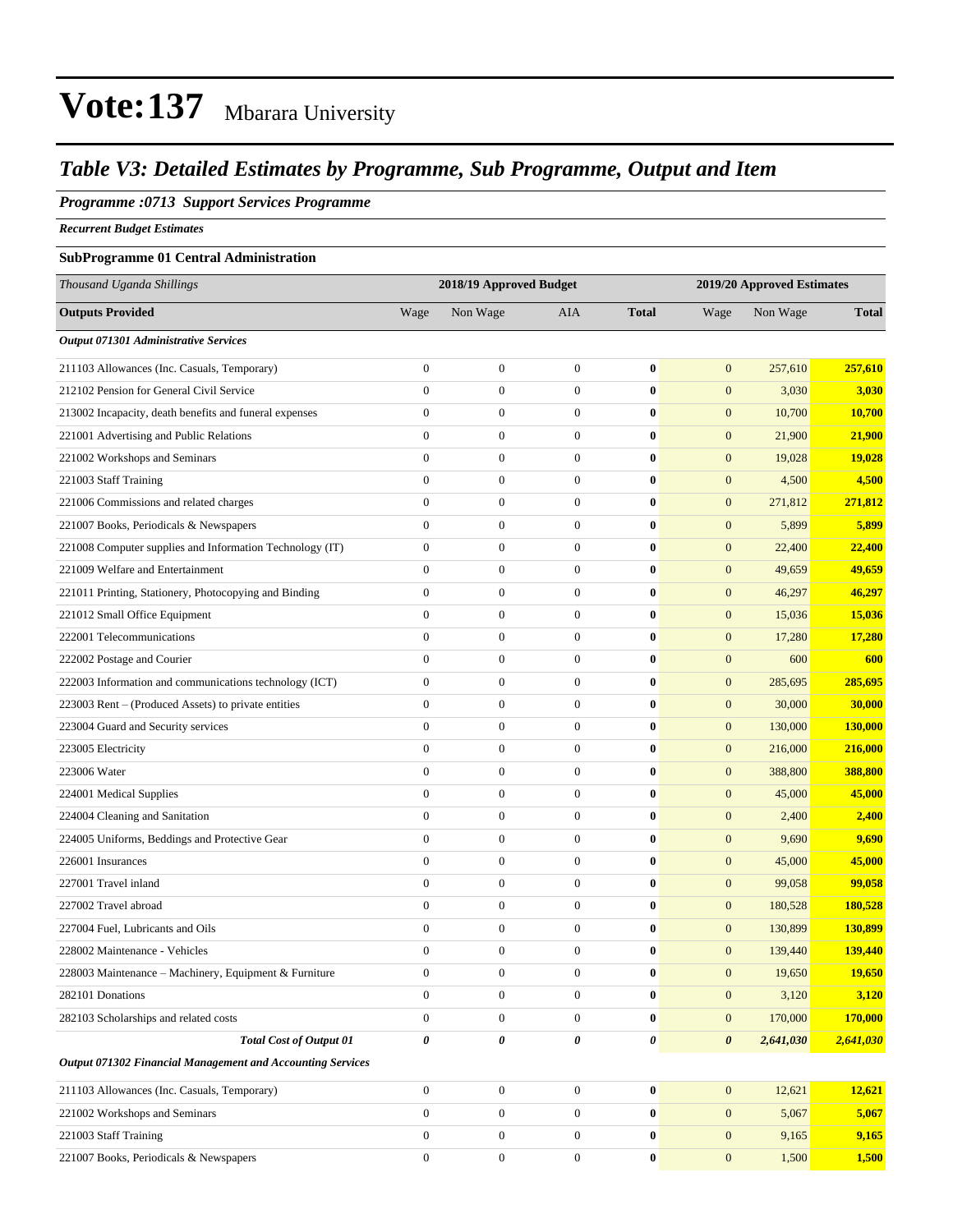|                                                                                           | $\mathbf{0}$                         |                                      | $\mathbf{0}$                     | $\bf{0}$             |                                      |                | 5,000           |
|-------------------------------------------------------------------------------------------|--------------------------------------|--------------------------------------|----------------------------------|----------------------|--------------------------------------|----------------|-----------------|
| 221008 Computer supplies and Information Technology (IT)                                  |                                      | $\boldsymbol{0}$                     |                                  |                      | $\boldsymbol{0}$                     | 5,000          |                 |
| 221009 Welfare and Entertainment                                                          | $\overline{0}$                       | $\boldsymbol{0}$                     | $\overline{0}$                   | $\bf{0}$             | $\mathbf{0}$                         | 6,350          | 6,350           |
| 221011 Printing, Stationery, Photocopying and Binding                                     | $\boldsymbol{0}$                     | $\mathbf{0}$                         | $\mathbf{0}$                     | $\bf{0}$             | $\mathbf{0}$                         | 9,984          | 9,984           |
| 221012 Small Office Equipment                                                             | $\boldsymbol{0}$                     | $\boldsymbol{0}$                     | $\mathbf{0}$                     | $\bf{0}$             | $\mathbf{0}$                         | 1,000          | 1,000           |
| 222001 Telecommunications                                                                 | $\overline{0}$                       | $\boldsymbol{0}$                     | $\mathbf{0}$                     | $\bf{0}$             | $\mathbf{0}$                         | 4,400          | 4,400           |
| 224001 Medical Supplies                                                                   | $\overline{0}$                       | $\boldsymbol{0}$                     | $\mathbf{0}$                     | $\bf{0}$             | $\boldsymbol{0}$                     | 1,500          | 1,500           |
| 224004 Cleaning and Sanitation                                                            | $\overline{0}$                       | $\boldsymbol{0}$                     | $\mathbf{0}$                     | $\bf{0}$             | $\mathbf{0}$                         | 1,000          | 1,000           |
| 227001 Travel inland                                                                      | $\overline{0}$                       | $\boldsymbol{0}$                     | $\mathbf{0}$                     | $\bf{0}$             | $\mathbf{0}$                         | 19,700         | 19,700          |
| 227002 Travel abroad                                                                      | $\boldsymbol{0}$                     | $\boldsymbol{0}$                     | $\mathbf{0}$                     | $\bf{0}$             | $\boldsymbol{0}$                     | 12,940         | 12,940          |
| 227004 Fuel, Lubricants and Oils                                                          | $\overline{0}$                       | $\boldsymbol{0}$                     | $\mathbf{0}$                     | $\bf{0}$             | $\mathbf{0}$                         | 13,000         | 13,000          |
| 228002 Maintenance - Vehicles                                                             | $\overline{0}$                       | $\boldsymbol{0}$                     | $\mathbf{0}$                     | $\bf{0}$             | $\mathbf{0}$                         | 11,000         | 11,000          |
| 228003 Maintenance - Machinery, Equipment & Furniture                                     | $\overline{0}$                       | $\boldsymbol{0}$                     | $\mathbf{0}$                     | $\bf{0}$             | $\boldsymbol{0}$                     | 1,000          | 1,000           |
| <b>Total Cost of Output 02</b>                                                            | 0                                    | 0                                    | 0                                | 0                    | $\boldsymbol{\theta}$                | 115,227        | 115,227         |
| <b>Output 071303 Procurement Services</b>                                                 |                                      |                                      |                                  |                      |                                      |                |                 |
| 221002 Workshops and Seminars                                                             | $\boldsymbol{0}$                     | $\boldsymbol{0}$                     | $\mathbf{0}$                     | $\bf{0}$             | $\boldsymbol{0}$                     | 6,400          | 6,400           |
| 221003 Staff Training                                                                     | $\overline{0}$                       | $\boldsymbol{0}$                     | $\mathbf{0}$                     | $\bf{0}$             | $\boldsymbol{0}$                     | 1,920          | 1,920           |
| 221009 Welfare and Entertainment                                                          | $\overline{0}$                       | $\boldsymbol{0}$                     | $\mathbf{0}$                     | $\bf{0}$             | $\boldsymbol{0}$                     | 1,200          | 1,200           |
| 221011 Printing, Stationery, Photocopying and Binding                                     | $\overline{0}$                       | $\boldsymbol{0}$                     | $\mathbf{0}$                     | $\bf{0}$             | $\mathbf{0}$                         | 11,640         | 11,640          |
| 221012 Small Office Equipment                                                             | $\boldsymbol{0}$                     | $\boldsymbol{0}$                     | $\mathbf{0}$                     | $\bf{0}$             | $\mathbf{0}$                         | 960            | 960             |
| 222001 Telecommunications                                                                 | $\boldsymbol{0}$                     | $\boldsymbol{0}$                     | $\mathbf{0}$                     | $\bf{0}$             | $\boldsymbol{0}$                     | 2,500          | 2,500           |
| 224004 Cleaning and Sanitation                                                            | $\overline{0}$                       | $\boldsymbol{0}$                     | $\mathbf{0}$                     | $\bf{0}$             | $\boldsymbol{0}$                     | 1,200          | 1,200           |
| 227001 Travel inland                                                                      | $\overline{0}$                       | $\boldsymbol{0}$                     | $\mathbf{0}$                     | $\bf{0}$             | $\boldsymbol{0}$                     | 5,680          | 5,680           |
| 227002 Travel abroad                                                                      | $\overline{0}$                       | $\boldsymbol{0}$                     | $\overline{0}$                   | $\bf{0}$             | $\mathbf{0}$                         | 10,500         | 10,500          |
| 227004 Fuel, Lubricants and Oils                                                          | $\boldsymbol{0}$                     | $\mathbf{0}$                         | $\mathbf{0}$                     | $\bf{0}$             | $\mathbf{0}$                         | 8,000          | 8,000           |
| <b>Total Cost of Output 03</b>                                                            | 0                                    | 0                                    | 0                                | 0                    | $\boldsymbol{\theta}$                | 50,000         | 50,000          |
| <b>Output 071304 Planning and Monitoring Services</b>                                     |                                      |                                      |                                  |                      |                                      |                |                 |
|                                                                                           |                                      |                                      |                                  |                      |                                      |                |                 |
| 211103 Allowances (Inc. Casuals, Temporary)                                               | $\boldsymbol{0}$                     | $\mathbf{0}$                         | $\mathbf{0}$                     | $\bf{0}$             | $\mathbf{0}$                         | 1,200          | 1,200           |
| 221002 Workshops and Seminars                                                             | $\overline{0}$                       | $\boldsymbol{0}$                     | $\mathbf{0}$                     | $\bf{0}$             | $\boldsymbol{0}$                     | 8,020          | 8,020           |
| 221003 Staff Training                                                                     | $\overline{0}$                       | $\boldsymbol{0}$                     | $\mathbf{0}$                     | $\bf{0}$             | $\mathbf{0}$                         | 4,500          | 4,500           |
| 221008 Computer supplies and Information Technology (IT)                                  | $\boldsymbol{0}$                     | $\boldsymbol{0}$                     | $\mathbf{0}$                     | $\bf{0}$             | $\boldsymbol{0}$                     | 3,900          | 3,900           |
| 221009 Welfare and Entertainment                                                          | $\boldsymbol{0}$                     |                                      |                                  |                      |                                      |                | 2,400           |
|                                                                                           |                                      | $\boldsymbol{0}$                     | $\boldsymbol{0}$                 | $\bf{0}$             | $\boldsymbol{0}$                     | 2,400          |                 |
| 221011 Printing, Stationery, Photocopying and Binding                                     | $\boldsymbol{0}$                     | $\boldsymbol{0}$                     | $\mathbf{0}$                     | $\bf{0}$             | $\mathbf{0}$                         | 5,157          | 5,157           |
| 221012 Small Office Equipment                                                             | $\boldsymbol{0}$                     | $\boldsymbol{0}$                     | $\mathbf{0}$                     | $\bf{0}$             | $\boldsymbol{0}$                     | 775            | 775             |
| 222001 Telecommunications                                                                 | $\boldsymbol{0}$                     | $\boldsymbol{0}$                     | $\mathbf{0}$                     | $\bf{0}$             | $\boldsymbol{0}$                     | 2,400          | 2,400           |
| 224004 Cleaning and Sanitation                                                            | $\boldsymbol{0}$                     | $\boldsymbol{0}$                     | $\mathbf{0}$                     | $\bf{0}$             | $\boldsymbol{0}$                     | 111            | <b>111</b>      |
| 227001 Travel inland                                                                      | $\boldsymbol{0}$                     | $\boldsymbol{0}$                     | $\mathbf{0}$                     | $\bf{0}$             | $\boldsymbol{0}$                     | 7,260          | 7,260           |
| 227002 Travel abroad                                                                      | $\boldsymbol{0}$                     | $\boldsymbol{0}$                     | $\boldsymbol{0}$                 | $\bf{0}$             | $\boldsymbol{0}$                     | 9,736          | 9,736           |
|                                                                                           | $\boldsymbol{0}$                     | $\boldsymbol{0}$                     | $\mathbf{0}$                     | $\bf{0}$             | $\boldsymbol{0}$                     | 8,100          | 8,100           |
| 227004 Fuel, Lubricants and Oils<br>228003 Maintenance - Machinery, Equipment & Furniture | $\boldsymbol{0}$                     | $\boldsymbol{0}$                     | $\mathbf{0}$                     | $\bf{0}$             | $\boldsymbol{0}$                     | 4,000          |                 |
| <b>Total Cost of Output 04</b>                                                            | 0                                    | 0                                    | 0                                | 0                    | $\boldsymbol{\theta}$                | 57,559         | 4,000<br>57,559 |
| Output 071305 Audit                                                                       |                                      |                                      |                                  |                      |                                      |                |                 |
|                                                                                           |                                      |                                      |                                  |                      |                                      |                |                 |
| 211103 Allowances (Inc. Casuals, Temporary)                                               | $\boldsymbol{0}$                     | $\boldsymbol{0}$                     | $\boldsymbol{0}$                 | $\bf{0}$             | $\mathbf{0}$                         | 14,600         | 14,600          |
| 221002 Workshops and Seminars                                                             | $\boldsymbol{0}$                     | $\boldsymbol{0}$                     | $\mathbf{0}$                     | $\bf{0}$             | $\mathbf{0}$                         | 1,000          | 1,000           |
| 221003 Staff Training<br>221008 Computer supplies and Information Technology (IT)         | $\boldsymbol{0}$<br>$\boldsymbol{0}$ | $\boldsymbol{0}$<br>$\boldsymbol{0}$ | $\mathbf{0}$<br>$\boldsymbol{0}$ | $\bf{0}$<br>$\bf{0}$ | $\boldsymbol{0}$<br>$\boldsymbol{0}$ | 2,000<br>1,000 | 2,000<br>1,000  |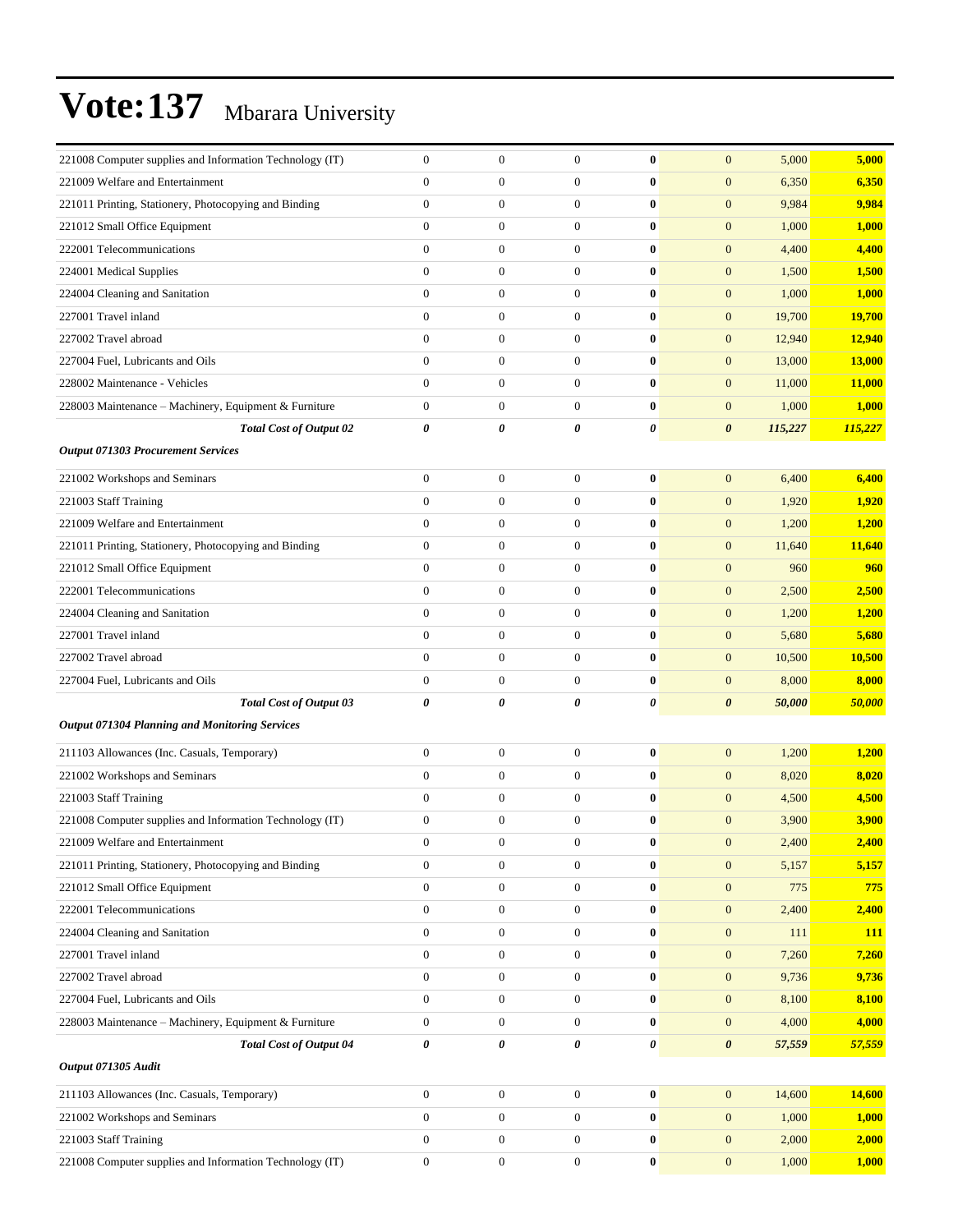| 221009 Welfare and Entertainment                         | $\theta$         | $\mathbf{0}$     | $\mathbf{0}$          | $\bf{0}$       | $\mathbf{0}$          | 300     | 300        |
|----------------------------------------------------------|------------------|------------------|-----------------------|----------------|-----------------------|---------|------------|
| 221011 Printing, Stationery, Photocopying and Binding    | $\overline{0}$   | $\mathbf{0}$     | $\overline{0}$        | $\bf{0}$       | $\mathbf{0}$          | 2,000   | 2,000      |
| 221012 Small Office Equipment                            | $\overline{0}$   | $\boldsymbol{0}$ | $\mathbf{0}$          | $\bf{0}$       | $\boldsymbol{0}$      | 700     | 700        |
| 222001 Telecommunications                                | $\overline{0}$   | $\mathbf{0}$     | $\theta$              | $\bf{0}$       | $\overline{0}$        | 600     | 600        |
| 224004 Cleaning and Sanitation                           | $\overline{0}$   | $\boldsymbol{0}$ | $\mathbf{0}$          | $\bf{0}$       | $\boldsymbol{0}$      | 300     | <b>300</b> |
| 227001 Travel inland                                     | $\overline{0}$   | $\mathbf{0}$     | $\mathbf{0}$          | $\bf{0}$       | $\boldsymbol{0}$      | 15,540  | 15,540     |
| 227002 Travel abroad                                     | $\overline{0}$   | $\mathbf{0}$     | $\boldsymbol{0}$      | $\bf{0}$       | $\boldsymbol{0}$      | 12,400  | 12,400     |
| 227004 Fuel, Lubricants and Oils                         | $\overline{0}$   | $\boldsymbol{0}$ | $\boldsymbol{0}$      | $\bf{0}$       | $\boldsymbol{0}$      | 9,000   | 9,000      |
| 228003 Maintenance - Machinery, Equipment & Furniture    | $\overline{0}$   | $\mathbf{0}$     | $\theta$              | $\bf{0}$       | $\boldsymbol{0}$      | 700     | 700        |
| <b>Total Cost of Output 05</b>                           | 0                | 0                | 0                     | 0              | 0                     | 60,140  | 60,140     |
| Output 071307 Estates and Works                          |                  |                  |                       |                |                       |         |            |
| 211103 Allowances (Inc. Casuals, Temporary)              | $\mathbf{0}$     | $\mathbf{0}$     | $\mathbf{0}$          | $\bf{0}$       | $\boldsymbol{0}$      | 6,000   | 6,000      |
| 221009 Welfare and Entertainment                         | $\overline{0}$   | $\mathbf{0}$     | $\theta$              | $\bf{0}$       | $\boldsymbol{0}$      | 3,600   | 3,600      |
| 221011 Printing, Stationery, Photocopying and Binding    | $\boldsymbol{0}$ | $\boldsymbol{0}$ | $\mathbf{0}$          | $\bf{0}$       | $\boldsymbol{0}$      | 6,500   | 6,500      |
| 222001 Telecommunications                                | 0                | $\mathbf{0}$     | $\mathbf{0}$          | $\bf{0}$       | $\overline{0}$        | 3,000   | 3,000      |
| 223001 Property Expenses                                 | $\overline{0}$   | $\mathbf{0}$     | $\boldsymbol{0}$      | $\bf{0}$       | $\overline{0}$        | 409,793 | 409,793    |
| 224005 Uniforms, Beddings and Protective Gear            | $\overline{0}$   | $\mathbf{0}$     | $\theta$              | $\bf{0}$       | $\boldsymbol{0}$      | 3,000   | 3,000      |
| 227001 Travel inland                                     | $\overline{0}$   | $\mathbf{0}$     | $\mathbf{0}$          | $\bf{0}$       | $\boldsymbol{0}$      | 19,500  | 19,500     |
| 227004 Fuel, Lubricants and Oils                         | $\overline{0}$   | $\boldsymbol{0}$ | $\mathbf{0}$          | $\bf{0}$       | $\boldsymbol{0}$      | 9,000   | 9,000      |
| 228001 Maintenance - Civil                               | $\overline{0}$   | $\mathbf{0}$     | $\mathbf{0}$          | $\bf{0}$       | $\boldsymbol{0}$      | 58,570  | 58,570     |
| 228003 Maintenance – Machinery, Equipment & Furniture    | $\boldsymbol{0}$ | $\boldsymbol{0}$ | $\mathbf{0}$          | $\bf{0}$       | $\boldsymbol{0}$      | 50,000  | 50,000     |
| <b>Total Cost of Output 07</b>                           | 0                | 0                | $\boldsymbol{\theta}$ | 0              | 0                     | 568,963 | 568,963    |
| <b>Output 071309 Academic Affairs (Inc.Convocation)</b>  |                  |                  |                       |                |                       |         |            |
| 211103 Allowances (Inc. Casuals, Temporary)              | $\overline{0}$   | $\mathbf{0}$     | $\boldsymbol{0}$      | $\bf{0}$       | $\boldsymbol{0}$      | 35,300  | 35,300     |
| 221001 Advertising and Public Relations                  | $\overline{0}$   | $\mathbf{0}$     | $\boldsymbol{0}$      | $\bf{0}$       | $\boldsymbol{0}$      | 56,429  | 56,429     |
| 221002 Workshops and Seminars                            | $\overline{0}$   | $\mathbf{0}$     | $\mathbf{0}$          | $\bf{0}$       | $\boldsymbol{0}$      | 9,400   | 9,400      |
| 221006 Commissions and related charges                   | $\boldsymbol{0}$ | $\boldsymbol{0}$ | $\mathbf{0}$          | $\bf{0}$       | $\boldsymbol{0}$      | 60,000  | 60,000     |
| 221008 Computer supplies and Information Technology (IT) | $\overline{0}$   | $\mathbf{0}$     | $\boldsymbol{0}$      | $\bf{0}$       | $\boldsymbol{0}$      | 23,320  | 23,320     |
| 221009 Welfare and Entertainment                         | $\overline{0}$   | $\mathbf{0}$     | $\mathbf{0}$          | $\bf{0}$       | $\boldsymbol{0}$      | 3,600   | 3,600      |
| 221011 Printing, Stationery, Photocopying and Binding    | $\theta$         | $\mathbf{0}$     | $\mathbf{0}$          | $\bf{0}$       | $\boldsymbol{0}$      | 194,912 | 194,912    |
| 221012 Small Office Equipment                            | $\boldsymbol{0}$ | $\boldsymbol{0}$ | $\boldsymbol{0}$      | $\bf{0}$       | $\mathbf{0}$          | 1,470   | 1,470      |
| 222001 Telecommunications                                | $\boldsymbol{0}$ | $\boldsymbol{0}$ | $\boldsymbol{0}$      | $\bf{0}$       | $\boldsymbol{0}$      | 4,800   | 4,800      |
| 224004 Cleaning and Sanitation                           | $\boldsymbol{0}$ | $\mathbf{0}$     | $\boldsymbol{0}$      | $\bf{0}$       | $\boldsymbol{0}$      | 461     | 461        |
| 227001 Travel inland                                     | $\overline{0}$   | $\mathbf{0}$     | $\mathbf{0}$          | $\bf{0}$       | $\boldsymbol{0}$      | 22,660  | 22,660     |
| 227002 Travel abroad                                     | $\overline{0}$   | $\boldsymbol{0}$ | $\mathbf{0}$          | $\bf{0}$       | $\boldsymbol{0}$      | 10,000  | 10,000     |
| 227004 Fuel, Lubricants and Oils                         | $\boldsymbol{0}$ | $\mathbf{0}$     | $\boldsymbol{0}$      | $\bf{0}$       | $\boldsymbol{0}$      | 26,140  | 26,140     |
| 228002 Maintenance - Vehicles                            | $\boldsymbol{0}$ | $\mathbf{0}$     | $\boldsymbol{0}$      | $\bf{0}$       | $\boldsymbol{0}$      | 8,100   | 8,100      |
| 228003 Maintenance - Machinery, Equipment & Furniture    | $\boldsymbol{0}$ | $\mathbf{0}$     | $\mathbf{0}$          | $\bf{0}$       | $\boldsymbol{0}$      | 11,000  | 11,000     |
| 282103 Scholarships and related costs                    | $\boldsymbol{0}$ | $\mathbf{0}$     | $\boldsymbol{0}$      | $\bf{0}$       | $\boldsymbol{0}$      | 80,000  | 80,000     |
| <b>Total Cost of Output 09</b>                           | 0                | 0                | $\boldsymbol{\theta}$ | $\pmb{\theta}$ | $\boldsymbol{\theta}$ | 547,592 | 547,592    |
| <b>Output 071310 Library Affairs</b>                     |                  |                  |                       |                |                       |         |            |
| 211103 Allowances (Inc. Casuals, Temporary)              | $\boldsymbol{0}$ | $\boldsymbol{0}$ | $\mathbf{0}$          | $\bf{0}$       | $\boldsymbol{0}$      | 18,700  | 18,700     |
| 221002 Workshops and Seminars                            | $\boldsymbol{0}$ | $\boldsymbol{0}$ | $\boldsymbol{0}$      | $\bf{0}$       | $\boldsymbol{0}$      | 4,000   | 4,000      |
| 221007 Books, Periodicals & Newspapers                   | $\boldsymbol{0}$ | $\mathbf{0}$     | $\boldsymbol{0}$      | $\bf{0}$       | $\boldsymbol{0}$      | 4,380   | 4,380      |
| 221009 Welfare and Entertainment                         | $\boldsymbol{0}$ | $\mathbf{0}$     | $\boldsymbol{0}$      | $\bf{0}$       | $\mathbf{0}$          | 9,600   | 9,600      |
|                                                          |                  |                  |                       |                |                       |         |            |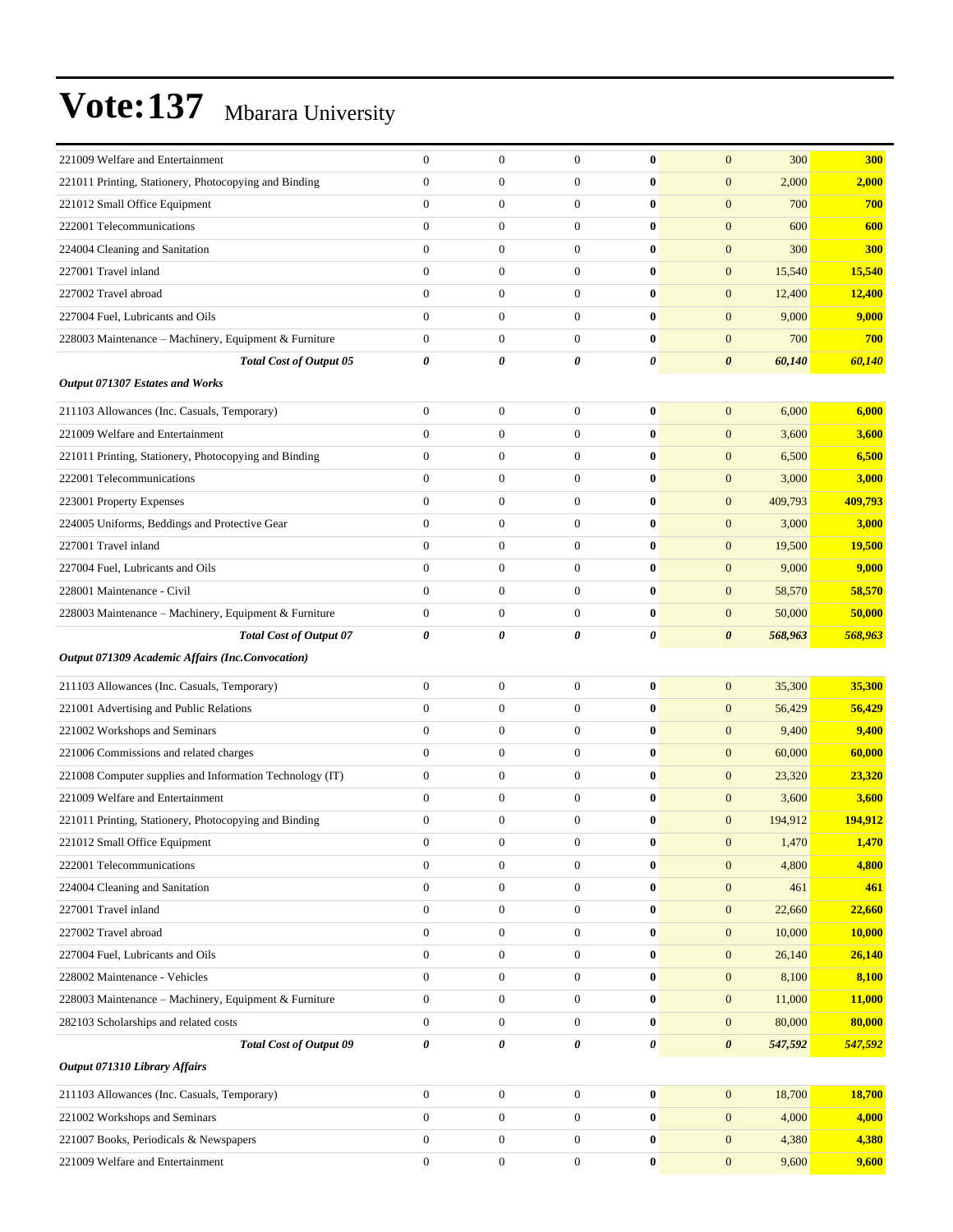| 221011 Printing, Stationery, Photocopying and Binding                 | $\theta$         | $\boldsymbol{0}$ | $\mathbf{0}$          | $\bf{0}$              | $\mathbf{0}$          | 11,100       | 11,100        |
|-----------------------------------------------------------------------|------------------|------------------|-----------------------|-----------------------|-----------------------|--------------|---------------|
| 221012 Small Office Equipment                                         | $\mathbf{0}$     | $\mathbf{0}$     | $\theta$              | $\bf{0}$              | $\overline{0}$        | 3,000        | 3,000         |
| 222001 Telecommunications                                             | $\overline{0}$   | $\mathbf{0}$     | $\mathbf{0}$          | $\bf{0}$              | $\mathbf{0}$          | 1,440        | 1,440         |
| 224004 Cleaning and Sanitation                                        | $\mathbf{0}$     | $\mathbf{0}$     | $\mathbf{0}$          | $\bf{0}$              | $\mathbf{0}$          | 3,000        | 3,000         |
| 227001 Travel inland                                                  | $\overline{0}$   | $\mathbf{0}$     | $\mathbf{0}$          | $\bf{0}$              | $\mathbf{0}$          | 3,600        | 3,600         |
| 227004 Fuel, Lubricants and Oils                                      | $\overline{0}$   | $\mathbf{0}$     | $\mathbf{0}$          | $\bf{0}$              | $\mathbf{0}$          | 3,240        | 3,240         |
| 228003 Maintenance - Machinery, Equipment & Furniture                 | $\overline{0}$   | $\mathbf{0}$     | $\mathbf{0}$          | $\bf{0}$              | $\overline{0}$        | 3,000        | 3,000         |
| <b>Total Cost of Output 10</b>                                        | 0                | 0                | $\boldsymbol{\theta}$ | $\boldsymbol{\theta}$ | $\boldsymbol{\theta}$ | 65,060       | 65,060        |
| Output 071311 Student Affairs (Sports affairs, guild affairs, chapel) |                  |                  |                       |                       |                       |              |               |
| 211103 Allowances (Inc. Casuals, Temporary)                           | $\boldsymbol{0}$ | $\mathbf{0}$     | $\mathbf{0}$          | $\bf{0}$              | $\mathbf{0}$          | 6,500        | 6,500         |
| 221002 Workshops and Seminars                                         | $\overline{0}$   | $\mathbf{0}$     | $\boldsymbol{0}$      | $\bf{0}$              | $\mathbf{0}$          | 29,600       | 29,600        |
| 221003 Staff Training                                                 | $\overline{0}$   | $\mathbf{0}$     | $\mathbf{0}$          | $\bf{0}$              | $\mathbf{0}$          | 12,000       | 12,000        |
| 221007 Books, Periodicals & Newspapers                                | $\overline{0}$   | $\mathbf{0}$     | $\mathbf{0}$          | $\bf{0}$              | $\mathbf{0}$          | 720          | 720           |
| 221008 Computer supplies and Information Technology (IT)              | $\boldsymbol{0}$ | $\boldsymbol{0}$ | $\mathbf{0}$          | $\bf{0}$              | $\boldsymbol{0}$      | 4,531        | 4,531         |
| 221009 Welfare and Entertainment                                      | $\boldsymbol{0}$ | $\mathbf{0}$     | $\mathbf{0}$          | $\bf{0}$              | $\mathbf{0}$          | 7,500        | 7,500         |
| 221011 Printing, Stationery, Photocopying and Binding                 | $\overline{0}$   | $\mathbf{0}$     | $\mathbf{0}$          | $\bf{0}$              | $\mathbf{0}$          | 9,281        | 9,281         |
| 221012 Small Office Equipment                                         | $\overline{0}$   | $\mathbf{0}$     | $\mathbf{0}$          | $\bf{0}$              | $\mathbf{0}$          | 1,000        | 1,000         |
| 224001 Medical Supplies                                               | $\overline{0}$   | $\mathbf{0}$     | $\mathbf{0}$          | $\bf{0}$              | $\mathbf{0}$          | 6,800        | 6,800         |
| 224004 Cleaning and Sanitation                                        | $\mathbf{0}$     | $\boldsymbol{0}$ | $\mathbf{0}$          | $\bf{0}$              | $\boldsymbol{0}$      | 33,640       | 33,640        |
| 227001 Travel inland                                                  | $\overline{0}$   | $\mathbf{0}$     | $\mathbf{0}$          | $\bf{0}$              | $\boldsymbol{0}$      | 7,430        | 7,430         |
| 227002 Travel abroad                                                  | $\overline{0}$   | $\mathbf{0}$     | $\mathbf{0}$          | $\bf{0}$              | $\mathbf{0}$          | 8,000        | 8,000         |
| 227004 Fuel, Lubricants and Oils                                      | $\overline{0}$   | $\mathbf{0}$     | $\mathbf{0}$          | $\bf{0}$              | $\mathbf{0}$          | 14,168       | 14,168        |
| 228001 Maintenance - Civil                                            | $\overline{0}$   | $\mathbf{0}$     | $\mathbf{0}$          | $\bf{0}$              | $\mathbf{0}$          | 2,000        | 2,000         |
| 228002 Maintenance - Vehicles                                         | $\mathbf{0}$     | $\mathbf{0}$     | $\mathbf{0}$          | $\bf{0}$              | $\mathbf{0}$          | 9,500        | 9,500         |
| 228003 Maintenance - Machinery, Equipment & Furniture                 | $\boldsymbol{0}$ | $\mathbf{0}$     | $\mathbf{0}$          | $\bf{0}$              | $\mathbf{0}$          | 1,000        | 1,000         |
| 282103 Scholarships and related costs                                 | $\boldsymbol{0}$ | $\boldsymbol{0}$ | $\mathbf{0}$          | $\bf{0}$              | $\mathbf{0}$          | 1,042,460    | 1,042,460     |
| <b>Total Cost of Output 11</b>                                        | 0                | 0                | $\boldsymbol{\theta}$ | 0                     | $\boldsymbol{\theta}$ | 1,196,130    | 1,196,130     |
| Output 071319 Human Resource Management Services                      |                  |                  |                       |                       |                       |              |               |
| 211101 General Staff Salaries                                         | $\overline{0}$   | $\mathbf{0}$     | $\mathbf{0}$          | $\bf{0}$              | 6,668,773             | $\mathbf{0}$ | 6,668,773     |
| 211103 Allowances (Inc. Casuals, Temporary)                           | $\overline{0}$   | $\mathbf{0}$     | $\boldsymbol{0}$      | $\bf{0}$              | $\boldsymbol{0}$      | 2,592        | 2,592         |
| 212101 Social Security Contributions                                  | $\boldsymbol{0}$ | $\boldsymbol{0}$ | $\boldsymbol{0}$      | $\bf{0}$              | $\mathbf{0}$          | 666,877      | 666,877       |
| 221002 Workshops and Seminars                                         | $\boldsymbol{0}$ | $\boldsymbol{0}$ | $\boldsymbol{0}$      | $\bf{0}$              | $\boldsymbol{0}$      | 1,612        | 1,612         |
| 221003 Staff Training                                                 | $\overline{0}$   | $\boldsymbol{0}$ | $\boldsymbol{0}$      | $\bf{0}$              | $\boldsymbol{0}$      | 7,600        | 7,600         |
| 221007 Books, Periodicals & Newspapers                                | $\boldsymbol{0}$ | $\boldsymbol{0}$ | $\mathbf{0}$          | $\bf{0}$              | $\mathbf{0}$          | 1,460        | <b>1,460</b>  |
| 221008 Computer supplies and Information Technology (IT)              | $\boldsymbol{0}$ | $\boldsymbol{0}$ | $\boldsymbol{0}$      | $\pmb{0}$             | $\mathbf{0}$          | 2,400        | 2,400         |
| 221009 Welfare and Entertainment                                      | $\boldsymbol{0}$ | $\boldsymbol{0}$ | $\boldsymbol{0}$      | $\bf{0}$              | $\mathbf{0}$          | 6,120        | 6,120         |
| 221011 Printing, Stationery, Photocopying and Binding                 | $\boldsymbol{0}$ | $\boldsymbol{0}$ | $\boldsymbol{0}$      | $\pmb{0}$             | $\mathbf{0}$          | 7,280        | 7,280         |
| 221012 Small Office Equipment                                         | $\boldsymbol{0}$ | $\boldsymbol{0}$ | $\boldsymbol{0}$      | $\bf{0}$              | $\mathbf{0}$          | 510          | 510           |
| 222001 Telecommunications                                             | $\boldsymbol{0}$ | $\boldsymbol{0}$ | $\mathbf{0}$          | $\bf{0}$              | $\mathbf{0}$          | 3,600        | 3,600         |
| 224004 Cleaning and Sanitation                                        | $\boldsymbol{0}$ | $\boldsymbol{0}$ | $\boldsymbol{0}$      | $\pmb{0}$             | $\mathbf{0}$          | 384          | 384           |
| 225001 Consultancy Services- Short term                               | $\boldsymbol{0}$ | $\mathbf{0}$     | $\boldsymbol{0}$      | $\bf{0}$              | $\mathbf{0}$          | 4,520        | 4,520         |
| 227001 Travel inland                                                  | $\boldsymbol{0}$ | $\boldsymbol{0}$ | $\boldsymbol{0}$      | $\bf{0}$              | $\boldsymbol{0}$      | 16,920       | <b>16,920</b> |
| 227004 Fuel, Lubricants and Oils                                      | $\mathbf{0}$     | $\boldsymbol{0}$ | $\boldsymbol{0}$      | $\bf{0}$              | $\boldsymbol{0}$      | 6,932        | 6,932         |
| <b>Total Cost of Output 19</b>                                        | 0                | 0                | 0                     | 0                     | 6,668,773             | 728,807      | 7,397,580     |
| <b>Total Cost Of Outputs Provided</b>                                 | $\pmb{0}$        | $\bf{0}$         | $\bf{0}$              | $\bf{0}$              | 6,668,773             | 6,030,508    | 12,699,281    |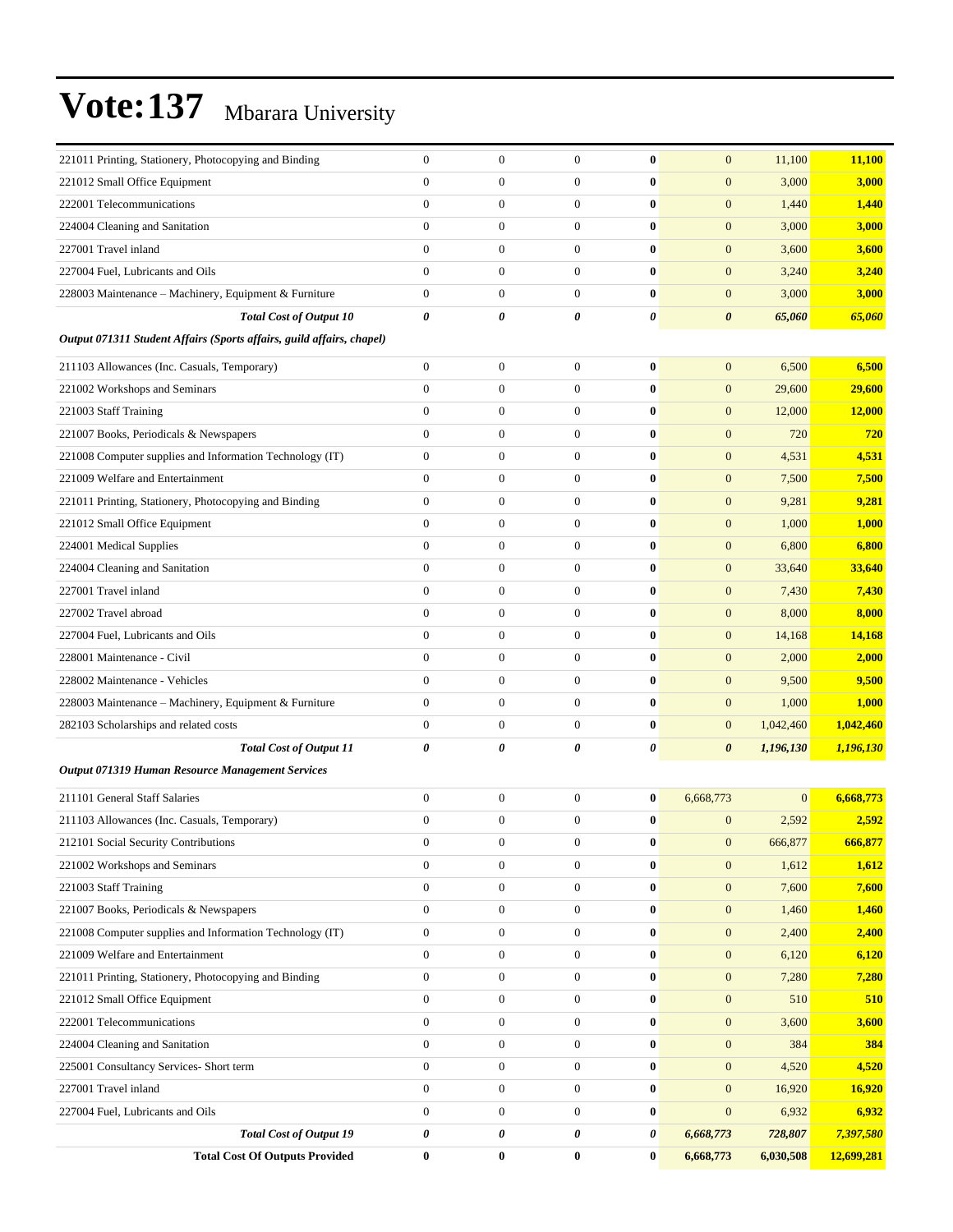| <b>Outputs Funded</b>                                                               | Wage                          | Non Wage                | AIA              | <b>Total</b>   | Wage                          | Non Wage                   | <b>Total</b>   |
|-------------------------------------------------------------------------------------|-------------------------------|-------------------------|------------------|----------------|-------------------------------|----------------------------|----------------|
| <b>Output 071353 Guild Services</b>                                                 |                               |                         |                  |                |                               |                            |                |
| 264101 Contributions to Autonomous Institutions                                     | $\overline{0}$                | $\boldsymbol{0}$        | $\boldsymbol{0}$ | $\bf{0}$       | $\mathbf{0}$                  | 221,000                    | 221,000        |
| o/w Transfer to Students' Guild Office                                              | 0                             | 0                       | 0                | $\bf{0}$       | $\theta$                      | 76,000                     | 76,000         |
| o/w Games & Sports activities                                                       | $\boldsymbol{\mathit{0}}$     | 0                       | $\theta$         | $\bf{0}$       | $\theta$                      | 145,000                    | 145,000        |
| Total Cost of Output 53                                                             | 0                             | 0                       | 0                | 0              | $\boldsymbol{\theta}$         | 221,000                    | 221,000        |
| <b>Total Cost Of Outputs Funded</b>                                                 | $\bf{0}$                      | 0                       | $\bf{0}$         | $\bf{0}$       | $\bf{0}$                      | 221,000                    | 221,000        |
| <b>Total Cost for SubProgramme 01</b>                                               | $\bf{0}$                      | $\bf{0}$                | $\bf{0}$         | $\bf{0}$       | 6,668,773                     | 6,251,508                  | 12,920,281     |
| <b>Total Excluding Arrears</b>                                                      | $\boldsymbol{0}$              | $\boldsymbol{0}$        | $\mathbf{0}$     | $\bf{0}$       | 6,668,773                     | 6,251,508                  | 12,920,281     |
| <b>Development Budget Estimates</b>                                                 |                               |                         |                  |                |                               |                            |                |
| <b>Project 0368 Development</b>                                                     |                               |                         |                  |                |                               |                            |                |
| Thousand Uganda Shillings                                                           |                               | 2018/19 Approved Budget |                  |                |                               | 2019/20 Approved Estimates |                |
| <b>Capital Purchases</b>                                                            | <b>GoU Dev't External Fin</b> |                         | <b>AIA</b>       | <b>Total</b>   | <b>GoU Dev't External Fin</b> |                            | <b>Total</b>   |
| Output 071373 Roads, Streets and Highways                                           |                               |                         |                  |                |                               |                            |                |
| 312103 Roads and Bridges.                                                           | $\mathbf{0}$                  | $\boldsymbol{0}$        | $\mathbf{0}$     | $\bf{0}$       | 50,000                        | $\overline{0}$             | 50,000         |
| Total Cost Of Output 071373                                                         | 0                             | 0                       | 0                | $\pmb{\theta}$ | 50,000                        | $\boldsymbol{\theta}$      | 50,000         |
| Output 071380 Construction and Rehabilitation of Learning Facilities (Universities) |                               |                         |                  |                |                               |                            |                |
| 312101 Non-Residential Buildings                                                    | $\boldsymbol{0}$              | $\boldsymbol{0}$        | $\boldsymbol{0}$ | $\bf{0}$       | 2,235,909                     | $\overline{0}$             | 2,235,909      |
| 312102 Residential Buildings                                                        | $\mathbf{0}$                  | $\boldsymbol{0}$        | $\mathbf{0}$     | $\bf{0}$       | 840,091                       | $\overline{0}$             | 840,091        |
| Total Cost Of Output 071380                                                         | 0                             | 0                       | 0                | 0              | 3,076,000                     | 0                          | 3,076,000      |
| <b>Total Cost for Capital Purchases</b>                                             | $\boldsymbol{0}$              | $\boldsymbol{0}$        | $\boldsymbol{0}$ | $\bf{0}$       | 3,126,000                     | $\overline{0}$             | 3,126,000      |
| <b>Total Cost for Project: 0368</b>                                                 | $\overline{0}$                | $\boldsymbol{0}$        | $\mathbf{0}$     | $\bf{0}$       | 3,126,000                     | $\overline{0}$             | 3,126,000      |
| <b>Total Excluding Arrears</b>                                                      | $\overline{0}$                | $\boldsymbol{0}$        | $\boldsymbol{0}$ | $\bf{0}$       | 3,126,000                     | $\overline{0}$             | 3,126,000      |
| Project 1465 Institutional Support to Mbarara University - Retooling                |                               |                         |                  |                |                               |                            |                |
| Thousand Uganda Shillings                                                           |                               | 2018/19 Approved Budget |                  |                |                               | 2019/20 Approved Estimates |                |
| <b>Capital Purchases</b>                                                            | <b>GoU Dev't External Fin</b> |                         | AIA              | <b>Total</b>   | <b>GoU Dev't External Fin</b> |                            | <b>Total</b>   |
| Output 071376 Purchase of Office and ICT Equipment, including Software              |                               |                         |                  |                |                               |                            |                |
| 312202 Machinery and Equipment                                                      | $\overline{0}$                | $\boldsymbol{0}$        | $\boldsymbol{0}$ | $\bf{0}$       | 140,000                       | 0                          | <b>140,000</b> |
| Total Cost Of Output 071376                                                         | 0                             | 0                       | 0                | 0              | 140,000                       | $\boldsymbol{\theta}$      | 140,000        |
| Output 071377 Purchase of Specialised Machinery & Equipment                         |                               |                         |                  |                |                               |                            |                |
| 312202 Machinery and Equipment                                                      | $\overline{0}$                | $\boldsymbol{0}$        | $\boldsymbol{0}$ | $\bf{0}$       | 319,769                       | $\boldsymbol{0}$           | 319,769        |
| Total Cost Of Output 071377                                                         | $\boldsymbol{\theta}$         | 0                       | 0                | 0              | 319,769                       | $\boldsymbol{\theta}$      | 319,769        |
| Output 071378 Purchase of Office and Residential Furniture and Fittings             |                               |                         |                  |                |                               |                            |                |

| 312203 Furniture & Fixtures             | $\mathbf{0}$ | $\mathbf{0}$        | $\theta$     | $\bf{0}$     | 100,000    | $\vert 0 \vert$       | 100,000      |
|-----------------------------------------|--------------|---------------------|--------------|--------------|------------|-----------------------|--------------|
| Total Cost Of Output 071378             | 0            | 0                   | 0            | 0            | 100,000    | $\boldsymbol{\theta}$ | 100,000      |
| <b>Total Cost for Capital Purchases</b> | $\Omega$     | $\mathbf{0}$        | $\Omega$     | $\bf{0}$     | 559,769    | $\vert 0 \vert$       | 559,769      |
| <b>Total Cost for Project: 1465</b>     | $\Omega$     | $\theta$            | $\theta$     | $\bf{0}$     | 559,769    | $\vert 0 \vert$       | 559,769      |
| <b>Total Excluding Arrears</b>          | $\Omega$     | $\theta$            | $\Omega$     | $\bf{0}$     | 559,769    | $\vert 0 \vert$       | 559,769      |
|                                         | GoU          | <b>External Fin</b> | <b>AIA</b>   | <b>Total</b> | GoU        | <b>External Fin</b>   | <b>Total</b> |
| <b>Total Cost for Programme 13</b>      | $\mathbf{0}$ | $\bf{0}$            | $\mathbf{0}$ | $\bf{0}$     | 16,606,049 | $\mathbf{0}$          | 16,606,049   |
| <b>Total Excluding Arrears</b>          | $\Omega$     | $\Omega$            | $\Omega$     | $\bf{0}$     | 16.606.049 | $\vert 0 \vert$       | 16,606,049   |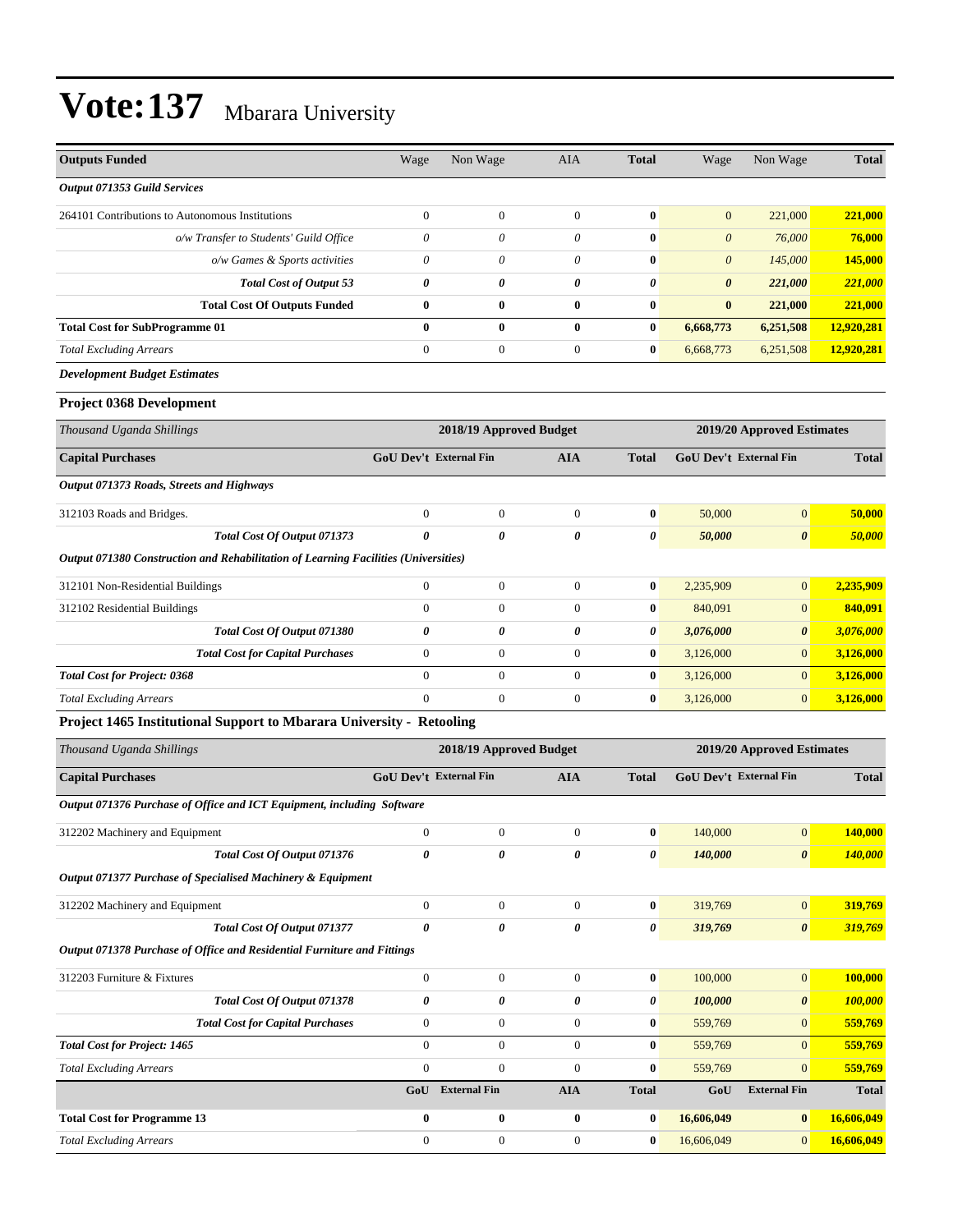#### *Programme :0714 Delivery of Tertiary Education Programme*

#### *Recurrent Budget Estimates*

#### **SubProgramme 03 Faculty of Science**

| Thousand Uganda Shillings                                |                       | 2018/19 Approved Budget |                  |                       | 2019/20 Approved Estimates |                |               |
|----------------------------------------------------------|-----------------------|-------------------------|------------------|-----------------------|----------------------------|----------------|---------------|
| <b>Outputs Provided</b>                                  | Wage                  | Non Wage                | AIA              | <b>Total</b>          | Wage                       | Non Wage       | <b>Total</b>  |
| Output 071401 Teaching and Training                      |                       |                         |                  |                       |                            |                |               |
| 211101 General Staff Salaries                            | $\overline{0}$        | $\boldsymbol{0}$        | $\boldsymbol{0}$ | $\boldsymbol{0}$      | 4,524,502                  | $\overline{0}$ | 4,524,502     |
| 211103 Allowances (Inc. Casuals, Temporary)              | $\boldsymbol{0}$      | $\boldsymbol{0}$        | $\boldsymbol{0}$ | $\bf{0}$              | $\mathbf{0}$               | 23,399         | 23,399        |
| 212101 Social Security Contributions                     | $\overline{0}$        | $\overline{0}$          | $\theta$         | $\bf{0}$              | $\mathbf{0}$               | 452,450        | 452,450       |
| 221001 Advertising and Public Relations                  | $\boldsymbol{0}$      | $\boldsymbol{0}$        | $\boldsymbol{0}$ | $\bf{0}$              | $\mathbf{0}$               | 500            | 500           |
| 221002 Workshops and Seminars                            | $\overline{0}$        | $\mathbf{0}$            | $\theta$         | $\bf{0}$              | $\boldsymbol{0}$           | 11,200         | 11,200        |
| 221003 Staff Training                                    | $\boldsymbol{0}$      | $\boldsymbol{0}$        | $\boldsymbol{0}$ | $\bf{0}$              | $\mathbf{0}$               | 4,000          | 4,000         |
| 221007 Books, Periodicals & Newspapers                   | $\overline{0}$        | $\boldsymbol{0}$        | $\theta$         | $\bf{0}$              | $\boldsymbol{0}$           | 14,600         | 14,600        |
| 221008 Computer supplies and Information Technology (IT) | $\boldsymbol{0}$      | $\boldsymbol{0}$        | $\boldsymbol{0}$ | $\bf{0}$              | $\overline{0}$             | 8,750          | 8,750         |
| 221009 Welfare and Entertainment                         | $\overline{0}$        | $\boldsymbol{0}$        | $\boldsymbol{0}$ | $\boldsymbol{0}$      | $\boldsymbol{0}$           | 15,180         | 15,180        |
| 221011 Printing, Stationery, Photocopying and Binding    | $\boldsymbol{0}$      | $\boldsymbol{0}$        | $\boldsymbol{0}$ | $\bf{0}$              | $\mathbf{0}$               | 18,000         | 18,000        |
| 221012 Small Office Equipment                            | $\boldsymbol{0}$      | $\boldsymbol{0}$        | $\boldsymbol{0}$ | $\bf{0}$              | $\mathbf{0}$               | 1,800          | 1,800         |
| 222001 Telecommunications                                | $\boldsymbol{0}$      | $\boldsymbol{0}$        | $\boldsymbol{0}$ | $\bf{0}$              | $\mathbf{0}$               | 3,120          | 3,120         |
| 222003 Information and communications technology (ICT)   | $\overline{0}$        | $\boldsymbol{0}$        | $\boldsymbol{0}$ | $\bf{0}$              | $\mathbf{0}$               | 400            | 400           |
| 224001 Medical Supplies                                  | $\mathbf{0}$          | $\boldsymbol{0}$        | $\boldsymbol{0}$ | $\bf{0}$              | $\boldsymbol{0}$           | 30,000         | 30,000        |
| 224004 Cleaning and Sanitation                           | $\overline{0}$        | $\boldsymbol{0}$        | $\boldsymbol{0}$ | $\bf{0}$              | $\mathbf{0}$               | 7,000          | 7,000         |
| 227001 Travel inland                                     | $\boldsymbol{0}$      | $\boldsymbol{0}$        | $\boldsymbol{0}$ | $\bf{0}$              | $\mathbf{0}$               | 10,200         | 10,200        |
| 227002 Travel abroad                                     | $\overline{0}$        | $\boldsymbol{0}$        | $\boldsymbol{0}$ | $\bf{0}$              | $\mathbf{0}$               | 30,000         | 30,000        |
| 227004 Fuel, Lubricants and Oils                         | $\boldsymbol{0}$      | $\boldsymbol{0}$        | $\boldsymbol{0}$ | $\bf{0}$              | $\mathbf{0}$               | 14,177         | 14,177        |
| 228001 Maintenance - Civil                               | $\overline{0}$        | $\boldsymbol{0}$        | $\boldsymbol{0}$ | $\bf{0}$              | $\mathbf{0}$               | 2,000          | 2,000         |
| 228002 Maintenance - Vehicles                            | $\boldsymbol{0}$      | $\boldsymbol{0}$        | $\boldsymbol{0}$ | $\bf{0}$              | $\mathbf{0}$               | 15,400         | 15,400        |
| 228003 Maintenance - Machinery, Equipment & Furniture    | $\overline{0}$        | $\boldsymbol{0}$        | $\boldsymbol{0}$ | $\bf{0}$              | $\mathbf{0}$               | 9,400          | 9,400         |
| 282103 Scholarships and related costs                    | $\boldsymbol{0}$      | $\boldsymbol{0}$        | $\boldsymbol{0}$ | $\bf{0}$              | $\mathbf{0}$               | 92,404         | 92,404        |
| <b>Total Cost of Output 01</b>                           | 0                     | 0                       | 0                | 0                     | 4,524,502                  | 763,980        | 5,288,482     |
| <b>Output 071402 Research and Graduate Studies</b>       |                       |                         |                  |                       |                            |                |               |
| 282103 Scholarships and related costs                    | $\boldsymbol{0}$      | $\boldsymbol{0}$        | $\boldsymbol{0}$ | $\bf{0}$              | $\mathbf{0}$               | 19,040         | 19,040        |
| <b>Total Cost of Output 02</b>                           | $\boldsymbol{\theta}$ | 0                       | 0                | $\boldsymbol{\theta}$ | $\boldsymbol{\theta}$      | 19,040         | <b>19,040</b> |
| Output 071403 Outreach                                   |                       |                         |                  |                       |                            |                |               |
| 282103 Scholarships and related costs                    | $\boldsymbol{0}$      | $\boldsymbol{0}$        | $\boldsymbol{0}$ | $\bf{0}$              | $\mathbf{0}$               | 210,432        | 210,432       |
| <b>Total Cost of Output 03</b>                           | $\pmb{\theta}$        | 0                       | 0                | 0                     | $\boldsymbol{\theta}$      | 210,432        | 210,432       |
| <b>Total Cost Of Outputs Provided</b>                    | $\bf{0}$              | $\bf{0}$                | $\bf{0}$         | $\bf{0}$              | 4,524,502                  | 993,452        | 5,517,954     |
| <b>Total Cost for SubProgramme 03</b>                    | 0                     | $\bf{0}$                | $\bf{0}$         | $\bf{0}$              | 4,524,502                  | 993,452        | 5,517,954     |
| <b>Total Excluding Arrears</b>                           | $\overline{0}$        | $\boldsymbol{0}$        | $\theta$         | $\bf{0}$              | 4,524,502                  | 993,452        | 5,517,954     |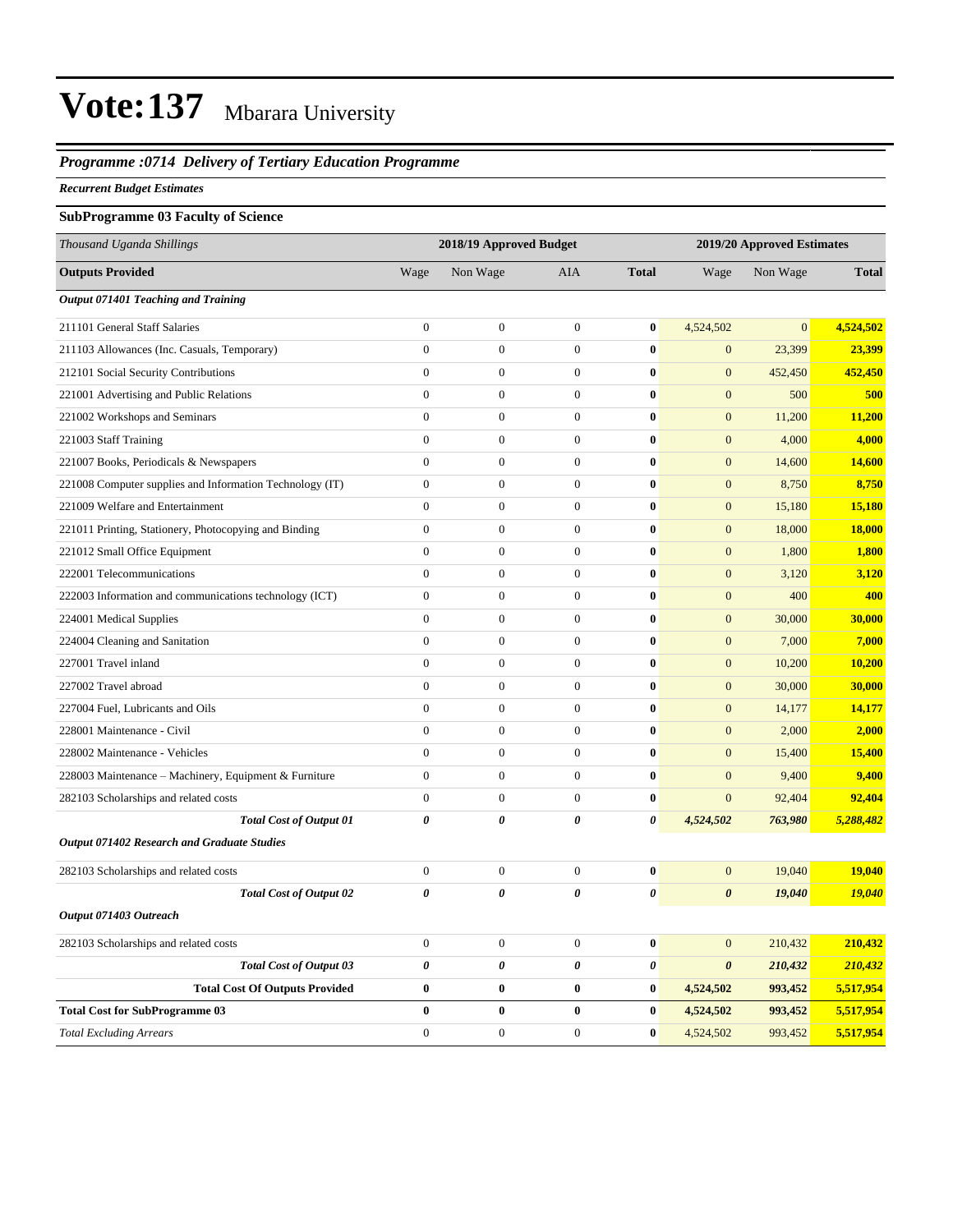#### **SubProgramme 04 Faculty of Medicine**

| Thousand Uganda Shillings                                |                  | 2018/19 Approved Budget |                  |              | 2019/20 Approved Estimates |                            |              |
|----------------------------------------------------------|------------------|-------------------------|------------------|--------------|----------------------------|----------------------------|--------------|
| <b>Outputs Provided</b>                                  | Wage             | Non Wage                | AIA              | <b>Total</b> | Wage                       | Non Wage                   | <b>Total</b> |
| Output 071401 Teaching and Training                      |                  |                         |                  |              |                            |                            |              |
| 211101 General Staff Salaries                            | $\mathbf{0}$     | $\boldsymbol{0}$        | $\boldsymbol{0}$ | $\bf{0}$     | 12,701,289                 | $\mathbf{0}$               | 12,701,289   |
| 211103 Allowances (Inc. Casuals, Temporary)              | $\mathbf{0}$     | $\boldsymbol{0}$        | $\mathbf{0}$     | $\bf{0}$     | $\boldsymbol{0}$           | 173,000                    | 173,000      |
| 212101 Social Security Contributions                     | $\mathbf{0}$     | $\boldsymbol{0}$        | $\boldsymbol{0}$ | 0            | $\boldsymbol{0}$           | 1,270,129                  | 1,270,129    |
| 213002 Incapacity, death benefits and funeral expenses   | $\mathbf{0}$     | $\boldsymbol{0}$        | $\boldsymbol{0}$ | $\bf{0}$     | $\boldsymbol{0}$           | 2,000                      | 2,000        |
| 221001 Advertising and Public Relations                  | $\mathbf{0}$     | $\boldsymbol{0}$        | $\boldsymbol{0}$ | 0            | $\boldsymbol{0}$           | 2,000                      | 2,000        |
| 221002 Workshops and Seminars                            | $\mathbf{0}$     | $\boldsymbol{0}$        | $\boldsymbol{0}$ | $\bf{0}$     | $\boldsymbol{0}$           | 8,000                      | 8,000        |
| 221003 Staff Training                                    | $\mathbf{0}$     | $\boldsymbol{0}$        | $\boldsymbol{0}$ | $\bf{0}$     | $\boldsymbol{0}$           | 4,000                      | 4,000        |
| 221005 Hire of Venue (chairs, projector, etc)            | $\mathbf{0}$     | $\boldsymbol{0}$        | $\boldsymbol{0}$ | $\bf{0}$     | $\boldsymbol{0}$           | 1,000                      | 1,000        |
| 221007 Books, Periodicals & Newspapers                   | $\mathbf{0}$     | $\boldsymbol{0}$        | $\boldsymbol{0}$ | $\bf{0}$     | $\mathbf{0}$               | 18,000                     | 18,000       |
| 221008 Computer supplies and Information Technology (IT) | $\boldsymbol{0}$ | $\boldsymbol{0}$        | $\boldsymbol{0}$ | 0            | $\boldsymbol{0}$           | 19,228                     | 19,228       |
| 221009 Welfare and Entertainment                         | $\mathbf{0}$     | $\boldsymbol{0}$        | $\boldsymbol{0}$ | $\bf{0}$     | $\boldsymbol{0}$           | 17,000                     | 17,000       |
| 221011 Printing, Stationery, Photocopying and Binding    | $\mathbf{0}$     | $\boldsymbol{0}$        | $\boldsymbol{0}$ | $\bf{0}$     | $\boldsymbol{0}$           | 42,000                     | 42,000       |
| 221012 Small Office Equipment                            | $\mathbf{0}$     | $\boldsymbol{0}$        | $\boldsymbol{0}$ | $\bf{0}$     | $\boldsymbol{0}$           | 2,500                      | 2,500        |
| 222001 Telecommunications                                | $\mathbf{0}$     | $\boldsymbol{0}$        | $\boldsymbol{0}$ | $\bf{0}$     | $\mathbf{0}$               | 6,500                      | 6,500        |
| 222003 Information and communications technology (ICT)   | $\boldsymbol{0}$ | $\boldsymbol{0}$        | $\boldsymbol{0}$ | 0            | $\boldsymbol{0}$           | 6,000                      | 6,000        |
| 224001 Medical Supplies                                  | $\mathbf{0}$     | $\boldsymbol{0}$        | $\boldsymbol{0}$ | $\bf{0}$     | $\boldsymbol{0}$           | 120,000                    | 120,000      |
| 224004 Cleaning and Sanitation                           | $\mathbf{0}$     | $\boldsymbol{0}$        | $\boldsymbol{0}$ | $\bf{0}$     | $\mathbf{0}$               | 8,000                      | 8,000        |
| 227001 Travel inland                                     | $\mathbf{0}$     | $\boldsymbol{0}$        | $\boldsymbol{0}$ | $\bf{0}$     | $\boldsymbol{0}$           | 25,500                     | 25,500       |
| 227002 Travel abroad                                     | $\mathbf{0}$     | $\boldsymbol{0}$        | $\boldsymbol{0}$ | $\bf{0}$     | $\mathbf{0}$               | 26,000                     | 26,000       |
| 227004 Fuel, Lubricants and Oils                         | $\boldsymbol{0}$ | $\boldsymbol{0}$        | $\boldsymbol{0}$ | 0            | $\boldsymbol{0}$           | 32,878                     | 32,878       |
| 228001 Maintenance - Civil                               | $\mathbf{0}$     | $\boldsymbol{0}$        | $\boldsymbol{0}$ | $\bf{0}$     | $\mathbf{0}$               | 5,000                      | 5,000        |
| 228002 Maintenance - Vehicles                            | $\mathbf{0}$     | $\boldsymbol{0}$        | $\boldsymbol{0}$ | $\bf{0}$     | $\mathbf{0}$               | 48,080                     | 48,080       |
| 228003 Maintenance - Machinery, Equipment & Furniture    | $\boldsymbol{0}$ | $\boldsymbol{0}$        | $\boldsymbol{0}$ | $\bf{0}$     | $\mathbf{0}$               | 13,500                     | 13,500       |
| 282103 Scholarships and related costs                    | $\mathbf{0}$     | $\boldsymbol{0}$        | $\boldsymbol{0}$ | $\bf{0}$     | $\mathbf{0}$               | 74,498                     | 74,498       |
| <b>Total Cost of Output 01</b>                           | 0                | 0                       | 0                | 0            | 12,701,289                 | 1,924,813                  | 14,626,101   |
| <b>Output 071402 Research and Graduate Studies</b>       |                  |                         |                  |              |                            |                            |              |
| 282103 Scholarships and related costs                    | $\mathbf{0}$     | $\boldsymbol{0}$        | $\boldsymbol{0}$ | $\bf{0}$     | $\mathbf{0}$               | 38,770                     | 38,770       |
| <b>Total Cost of Output 02</b>                           | 0                | 0                       | 0                | 0            | $\boldsymbol{\theta}$      | 38,770                     | 38,770       |
| Output 071403 Outreach                                   |                  |                         |                  |              |                            |                            |              |
| 282103 Scholarships and related costs                    | $\mathbf{0}$     | $\boldsymbol{0}$        | $\overline{0}$   | $\bf{0}$     | $\boldsymbol{0}$           | 216,500                    | 216,500      |
| <b>Total Cost of Output 03</b>                           | $\pmb{\theta}$   | 0                       | 0                | 0            | $\pmb{\theta}$             | 216,500                    | 216,500      |
| <b>Total Cost Of Outputs Provided</b>                    | $\bf{0}$         | $\bf{0}$                | $\bf{0}$         | 0            | 12,701,289                 | 2,180,083                  | 14,881,371   |
| <b>Total Cost for SubProgramme 04</b>                    | $\bf{0}$         | $\bf{0}$                | $\bf{0}$         | $\bf{0}$     | 12,701,289                 | 2,180,083                  | 14,881,371   |
| <b>Total Excluding Arrears</b>                           | $\mathbf{0}$     | $\boldsymbol{0}$        | $\boldsymbol{0}$ | $\bf{0}$     | 12,701,289                 | 2,180,083                  | 14,881,371   |
| <b>SubProgramme 06 Faculty of Applied Sciences</b>       |                  |                         |                  |              |                            |                            |              |
| Thousand Uganda Shillings                                |                  | 2018/19 Approved Budget |                  |              |                            | 2019/20 Approved Estimates |              |
| <b>Outputs Provided</b>                                  | Wage             | Non Wage                | AIA              | <b>Total</b> | Wage                       | Non Wage                   | <b>Total</b> |
| Output 071401 Teaching and Training                      |                  |                         |                  |              |                            |                            |              |
| 211101 General Staff Salaries                            | $\boldsymbol{0}$ | $\boldsymbol{0}$        | $\boldsymbol{0}$ | $\bf{0}$     | 1,067,910                  | $\vert 0 \vert$            | 1,067,910    |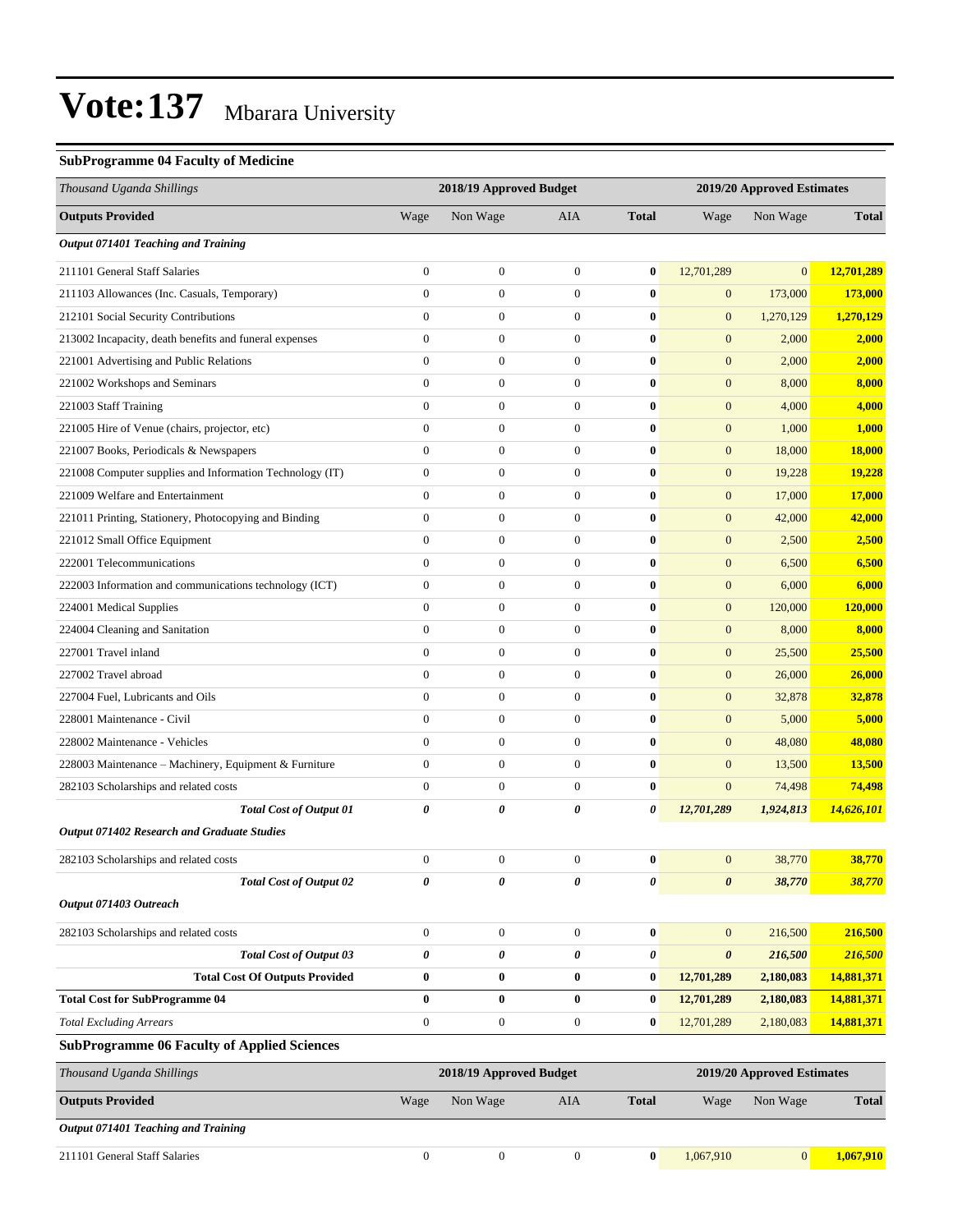| 211103 Allowances (Inc. Casuals, Temporary)                 | $\mathbf{0}$          | $\mathbf{0}$     | $\overline{0}$   | $\mathbf{0}$ | $\mathbf{0}$          | 56,953  | 56,953        |
|-------------------------------------------------------------|-----------------------|------------------|------------------|--------------|-----------------------|---------|---------------|
| 212101 Social Security Contributions                        | $\mathbf{0}$          | $\boldsymbol{0}$ | $\overline{0}$   | $\bf{0}$     | $\mathbf{0}$          | 106,791 | 106,791       |
| 221001 Advertising and Public Relations                     | $\theta$              | $\mathbf{0}$     | $\overline{0}$   | $\mathbf{0}$ | $\mathbf{0}$          | 10,000  | 10,000        |
| 221002 Workshops and Seminars                               | $\Omega$              | $\overline{0}$   | $\overline{0}$   | $\mathbf{0}$ | $\mathbf{0}$          | 11,000  | 11,000        |
| 221003 Staff Training                                       | $\overline{0}$        | $\boldsymbol{0}$ | $\boldsymbol{0}$ | $\bf{0}$     | $\mathbf{0}$          | 8,000   | 8,000         |
| 221007 Books, Periodicals & Newspapers                      | $\mathbf{0}$          | $\boldsymbol{0}$ | $\mathbf{0}$     | $\mathbf{0}$ | $\mathbf{0}$          | 15,000  | 15,000        |
| 221008 Computer supplies and Information Technology (IT)    | $\mathbf{0}$          | $\overline{0}$   | $\mathbf{0}$     | $\mathbf{0}$ | $\mathbf{0}$          | 5,000   | 5,000         |
| 221009 Welfare and Entertainment                            | $\mathbf{0}$          | $\boldsymbol{0}$ | $\overline{0}$   | $\bf{0}$     | $\mathbf{0}$          | 9,000   | 9,000         |
| 221011 Printing, Stationery, Photocopying and Binding       | $\mathbf{0}$          | $\boldsymbol{0}$ | $\overline{0}$   | $\bf{0}$     | $\mathbf{0}$          | 9,000   | 9,000         |
| 222001 Telecommunications                                   | $\mathbf{0}$          | $\overline{0}$   | $\mathbf{0}$     | $\bf{0}$     | $\mathbf{0}$          | 6,000   | 6,000         |
| 224001 Medical Supplies                                     | $\theta$              | $\overline{0}$   | $\overline{0}$   | $\mathbf{0}$ | $\mathbf{0}$          | 4,000   | 4,000         |
| 224004 Cleaning and Sanitation                              | $\mathbf{0}$          | $\boldsymbol{0}$ | $\boldsymbol{0}$ | $\bf{0}$     | $\mathbf{0}$          | 5,000   | 5,000         |
| 227001 Travel inland                                        | $\overline{0}$        | $\boldsymbol{0}$ | $\overline{0}$   | $\bf{0}$     | $\mathbf{0}$          | 13,000  | <b>13,000</b> |
| 227002 Travel abroad                                        | $\theta$              | $\overline{0}$   | $\mathbf{0}$     | $\mathbf{0}$ | $\mathbf{0}$          | 8,000   | 8,000         |
| 227004 Fuel, Lubricants and Oils                            | $\overline{0}$        | $\boldsymbol{0}$ | $\overline{0}$   | $\bf{0}$     | $\mathbf{0}$          | 7,501   | 7,501         |
| 228003 Maintenance - Machinery, Equipment & Furniture       | $\overline{0}$        | $\boldsymbol{0}$ | $\overline{0}$   | $\bf{0}$     | $\mathbf{0}$          | 4,000   | 4,000         |
| 282103 Scholarships and related costs                       | $\Omega$              | $\boldsymbol{0}$ | $\mathbf{0}$     | $\bf{0}$     | $\overline{0}$        | 10,000  | 10,000        |
| <b>Total Cost of Output 01</b>                              | $\boldsymbol{\theta}$ | 0                | 0                | 0            | 1,067,910             | 288,245 | 1,356,156     |
| Output 071402 Research and Graduate Studies                 |                       |                  |                  |              |                       |         |               |
| 282103 Scholarships and related costs                       | $\overline{0}$        | $\boldsymbol{0}$ | $\boldsymbol{0}$ | $\bf{0}$     | $\mathbf{0}$          | 7,000   | 7,000         |
| <b>Total Cost of Output 02</b>                              | 0                     | $\theta$         | 0                | 0            | $\theta$              | 7,000   | 7,000         |
| Output 071403 Outreach                                      |                       |                  |                  |              |                       |         |               |
| 282103 Scholarships and related costs                       | $\mathbf{0}$          | $\boldsymbol{0}$ | $\overline{0}$   | $\bf{0}$     | $\overline{0}$        | 53,000  | 53,000        |
| <b>Total Cost of Output 03</b>                              | 0                     | 0                | 0                | 0            | $\boldsymbol{\theta}$ | 53,000  | 53,000        |
| <b>Total Cost Of Outputs Provided</b>                       | $\bf{0}$              | $\bf{0}$         | $\bf{0}$         | $\bf{0}$     | 1,067,910             | 348,245 | 1,416,156     |
| <b>Total Cost for SubProgramme 06</b>                       | $\bf{0}$              | $\bf{0}$         | $\bf{0}$         | $\bf{0}$     | 1,067,910             | 348,245 | 1,416,156     |
| <b>Total Excluding Arrears</b>                              | $\mathbf{0}$          | $\boldsymbol{0}$ | $\boldsymbol{0}$ | $\bf{0}$     | 1,067,910             | 348,245 | 1,416,156     |
| <b>SubProgramme 07 Faculty of Computing and Informatics</b> |                       |                  |                  |              |                       |         |               |

| Thousand Uganda Shillings                                |                | 2018/19 Approved Budget |                |              | 2019/20 Approved Estimates |              |              |  |
|----------------------------------------------------------|----------------|-------------------------|----------------|--------------|----------------------------|--------------|--------------|--|
| <b>Outputs Provided</b>                                  | Wage           | Non Wage                | <b>AIA</b>     | <b>Total</b> | Wage                       | Non Wage     | <b>Total</b> |  |
| Output 071401 Teaching and Training                      |                |                         |                |              |                            |              |              |  |
| 211101 General Staff Salaries                            | $\mathbf{0}$   | $\overline{0}$          | $\Omega$       | $\bf{0}$     | 2,786,071                  | $\mathbf{0}$ | 2,786,071    |  |
| 211103 Allowances (Inc. Casuals, Temporary)              | $\mathbf{0}$   | $\overline{0}$          | $\overline{0}$ | $\bf{0}$     | $\mathbf{0}$               | 82,066       | 82,066       |  |
| 212101 Social Security Contributions                     | $\mathbf{0}$   | $\mathbf{0}$            | $\mathbf{0}$   | $\mathbf{0}$ | $\mathbf{0}$               | 278,607      | 278,607      |  |
| 213001 Medical expenses (To employees)                   | $\theta$       | $\boldsymbol{0}$        | $\Omega$       | $\bf{0}$     | $\mathbf{0}$               | 1,525        | 1,525        |  |
| 213002 Incapacity, death benefits and funeral expenses   | $\Omega$       | $\boldsymbol{0}$        | $\Omega$       | $\mathbf{0}$ | $\mathbf{0}$               | 1,000        | 1,000        |  |
| 221001 Advertising and Public Relations                  | $\overline{0}$ | $\boldsymbol{0}$        | $\Omega$       | $\mathbf{0}$ | $\mathbf{0}$               | 5,000        | 5,000        |  |
| 221002 Workshops and Seminars                            | $\mathbf{0}$   | $\overline{0}$          | $\Omega$       | $\mathbf{0}$ | $\mathbf{0}$               | 9,000        | 9,000        |  |
| 221003 Staff Training                                    | $\theta$       | $\boldsymbol{0}$        | $\overline{0}$ | $\bf{0}$     | $\mathbf{0}$               | 4,000        | 4,000        |  |
| 221005 Hire of Venue (chairs, projector, etc)            | $\theta$       | $\boldsymbol{0}$        | $\Omega$       | $\bf{0}$     | $\overline{0}$             | 508          | 508          |  |
| 221007 Books, Periodicals & Newspapers                   | $\theta$       | $\boldsymbol{0}$        | $\mathbf{0}$   | $\mathbf{0}$ | $\mathbf{0}$               | 20,923       | 20,923       |  |
| 221008 Computer supplies and Information Technology (IT) | $\Omega$       | $\Omega$                | $\Omega$       | $\bf{0}$     | $\mathbf{0}$               | 5,033        | 5,033        |  |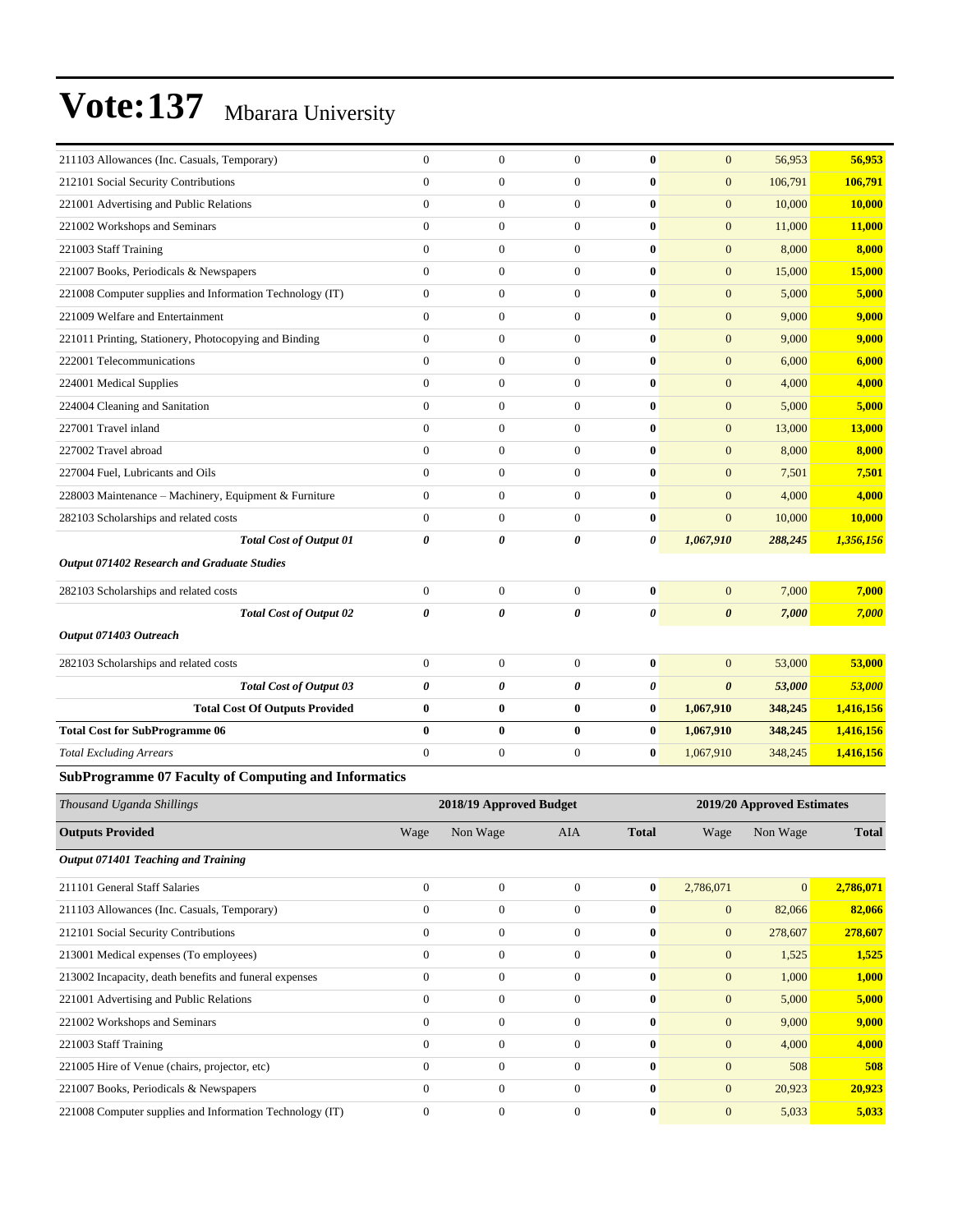| 221009 Welfare and Entertainment                                   | $\overline{0}$   | $\overline{0}$          | $\overline{0}$   | $\bf{0}$     | $\mathbf{0}$          | 10,148                     | 10,148       |
|--------------------------------------------------------------------|------------------|-------------------------|------------------|--------------|-----------------------|----------------------------|--------------|
| 221011 Printing, Stationery, Photocopying and Binding              | $\mathbf{0}$     | $\boldsymbol{0}$        | $\overline{0}$   | $\bf{0}$     | $\mathbf{0}$          | 16,025                     | 16,025       |
| 221012 Small Office Equipment                                      | $\mathbf{0}$     | $\boldsymbol{0}$        | $\boldsymbol{0}$ | $\bf{0}$     | $\mathbf{0}$          | 1,500                      | 1,500        |
| 222001 Telecommunications                                          | $\mathbf{0}$     | $\boldsymbol{0}$        | $\boldsymbol{0}$ | $\bf{0}$     | $\mathbf{0}$          | 3,916                      | 3,916        |
| 222002 Postage and Courier                                         | $\overline{0}$   | $\boldsymbol{0}$        | $\boldsymbol{0}$ | $\bf{0}$     | $\mathbf{0}$          | 392                        | <b>392</b>   |
| 222003 Information and communications technology (ICT)             | $\mathbf{0}$     | $\boldsymbol{0}$        | $\overline{0}$   | $\bf{0}$     | $\mathbf{0}$          | 3,033                      | 3,033        |
| 224004 Cleaning and Sanitation                                     | $\mathbf{0}$     | $\boldsymbol{0}$        | $\boldsymbol{0}$ | $\bf{0}$     | $\mathbf{0}$          | 6,000                      | 6,000        |
| 227001 Travel inland                                               | $\mathbf{0}$     | $\boldsymbol{0}$        | $\boldsymbol{0}$ | $\bf{0}$     | $\mathbf{0}$          | 14,478                     | 14,478       |
| 227002 Travel abroad                                               | $\mathbf{0}$     | $\boldsymbol{0}$        | $\boldsymbol{0}$ | $\bf{0}$     | $\mathbf{0}$          | 8,000                      | 8,000        |
| 227004 Fuel, Lubricants and Oils                                   | $\mathbf{0}$     | $\boldsymbol{0}$        | $\boldsymbol{0}$ | $\bf{0}$     | $\mathbf{0}$          | 12,913                     | 12,913       |
| 228002 Maintenance - Vehicles                                      | $\mathbf{0}$     | $\boldsymbol{0}$        | $\boldsymbol{0}$ | $\bf{0}$     | $\mathbf{0}$          | 11,800                     | 11,800       |
| 228003 Maintenance - Machinery, Equipment & Furniture              | $\mathbf{0}$     | $\boldsymbol{0}$        | $\boldsymbol{0}$ | $\bf{0}$     | $\mathbf{0}$          | 5,000                      | 5,000        |
| 282103 Scholarships and related costs                              | $\boldsymbol{0}$ | $\boldsymbol{0}$        | $\boldsymbol{0}$ | $\bf{0}$     | $\mathbf{0}$          | 17,083                     | 17,083       |
| <b>Total Cost of Output 01</b>                                     | 0                | 0                       | 0                | 0            | 2,786,071             | 517,951                    | 3,304,022    |
| Output 071402 Research and Graduate Studies                        |                  |                         |                  |              |                       |                            |              |
| 282103 Scholarships and related costs                              | $\mathbf{0}$     | $\boldsymbol{0}$        | $\boldsymbol{0}$ | $\bf{0}$     | $\mathbf{0}$          | 15,000                     | 15,000       |
| <b>Total Cost of Output 02</b>                                     | 0                | 0                       | 0                | 0            | $\boldsymbol{\theta}$ | 15,000                     | 15,000       |
| Output 071403 Outreach                                             |                  |                         |                  |              |                       |                            |              |
| 282103 Scholarships and related costs                              | $\mathbf{0}$     | $\boldsymbol{0}$        | $\boldsymbol{0}$ | $\bf{0}$     | $\mathbf{0}$          | 64,420                     | 64,420       |
| <b>Total Cost of Output 03</b>                                     | 0                | 0                       | 0                | 0            | $\boldsymbol{\theta}$ | 64,420                     | 64,420       |
| <b>Total Cost Of Outputs Provided</b>                              | $\bf{0}$         | 0                       | $\bf{0}$         | $\bf{0}$     | 2,786,071             | 597,371                    | 3,383,442    |
| <b>Total Cost for SubProgramme 07</b>                              | $\mathbf{0}$     | $\bf{0}$                | $\bf{0}$         | $\bf{0}$     | 2,786,071             | 597,371                    | 3,383,442    |
| <b>Total Excluding Arrears</b>                                     | $\overline{0}$   | $\boldsymbol{0}$        | $\boldsymbol{0}$ | $\bf{0}$     | 2,786,071             | 597,371                    | 3,383,442    |
| <b>SubProgramme 08 Faculty of Business and management Sciences</b> |                  |                         |                  |              |                       |                            |              |
| Thousand Uganda Shillings                                          |                  | 2018/19 Approved Budget |                  |              |                       | 2019/20 Approved Estimates |              |
| <b>Outputs Provided</b>                                            | Wage             | Non Wage                | <b>AIA</b>       | <b>Total</b> | Wage                  | Non Wage                   | <b>Total</b> |
| Output 071401 Teaching and Training                                |                  |                         |                  |              |                       |                            |              |
| 211101 General Staff Salaries                                      | $\mathbf{0}$     | $\boldsymbol{0}$        | $\boldsymbol{0}$ | $\bf{0}$     | 1,932,505             | $\overline{0}$             | 1,932,505    |
| 211103 Allowances (Inc. Casuals, Temporary)                        | $\mathbf{0}$     | $\boldsymbol{0}$        | $\boldsymbol{0}$ | $\bf{0}$     | $\mathbf{0}$          | 80,200                     | 80,200       |
| 212101 Social Security Contributions                               | $\boldsymbol{0}$ | $\boldsymbol{0}$        | 0                | $\bf{0}$     | $\boldsymbol{0}$      | 193,250                    | 193.250      |
| 213002 Incapacity, death benefits and funeral expenses             | $\mathbf{0}$     | $\boldsymbol{0}$        | $\boldsymbol{0}$ | $\bf{0}$     | $\mathbf{0}$          | 1,000                      | 1,000        |
| 221001 Advertising and Public Relations                            | $\boldsymbol{0}$ | $\boldsymbol{0}$        | $\boldsymbol{0}$ | $\bf{0}$     | $\mathbf{0}$          | 800                        | 800          |
| 221002 Workshops and Seminars                                      | $\mathbf{0}$     | $\boldsymbol{0}$        | $\boldsymbol{0}$ | $\bf{0}$     | $\mathbf{0}$          | 12,900                     | 12,900       |
| 221007 Books, Periodicals & Newspapers                             | $\boldsymbol{0}$ | $\boldsymbol{0}$        | $\boldsymbol{0}$ | $\bf{0}$     | $\mathbf{0}$          | 9,980                      | 9,980        |
| 221008 Computer supplies and Information Technology (IT)           | $\boldsymbol{0}$ | $\boldsymbol{0}$        | $\boldsymbol{0}$ | $\bf{0}$     | $\mathbf{0}$          | 3,500                      | 3,500        |
| 221009 Welfare and Entertainment                                   | $\boldsymbol{0}$ | $\boldsymbol{0}$        | $\boldsymbol{0}$ | $\bf{0}$     | $\mathbf{0}$          | 7,160                      | 7,160        |
| 221011 Printing, Stationery, Photocopying and Binding              | $\boldsymbol{0}$ | $\boldsymbol{0}$        | $\boldsymbol{0}$ | $\bf{0}$     | $\mathbf{0}$          | 12,000                     | 12,000       |
| 221012 Small Office Equipment                                      | $\mathbf{0}$     | $\boldsymbol{0}$        | $\boldsymbol{0}$ | $\bf{0}$     | $\boldsymbol{0}$      | 50                         | 50           |
| 222001 Telecommunications                                          | $\boldsymbol{0}$ | $\boldsymbol{0}$        | $\boldsymbol{0}$ | $\bf{0}$     | $\mathbf{0}$          | 3,360                      | 3,360        |
| 222002 Postage and Courier                                         | $\boldsymbol{0}$ | $\boldsymbol{0}$        | $\boldsymbol{0}$ | $\bf{0}$     | $\mathbf{0}$          | 100                        | <b>100</b>   |
| 222003 Information and communications technology (ICT)             | $\boldsymbol{0}$ | $\boldsymbol{0}$        | $\boldsymbol{0}$ | $\bf{0}$     | $\mathbf{0}$          | 18,300                     | 18,300       |
| 224004 Cleaning and Sanitation                                     | $\boldsymbol{0}$ | $\boldsymbol{0}$        | $\boldsymbol{0}$ | $\bf{0}$     | $\mathbf{0}$          | 4,000                      | 4,000        |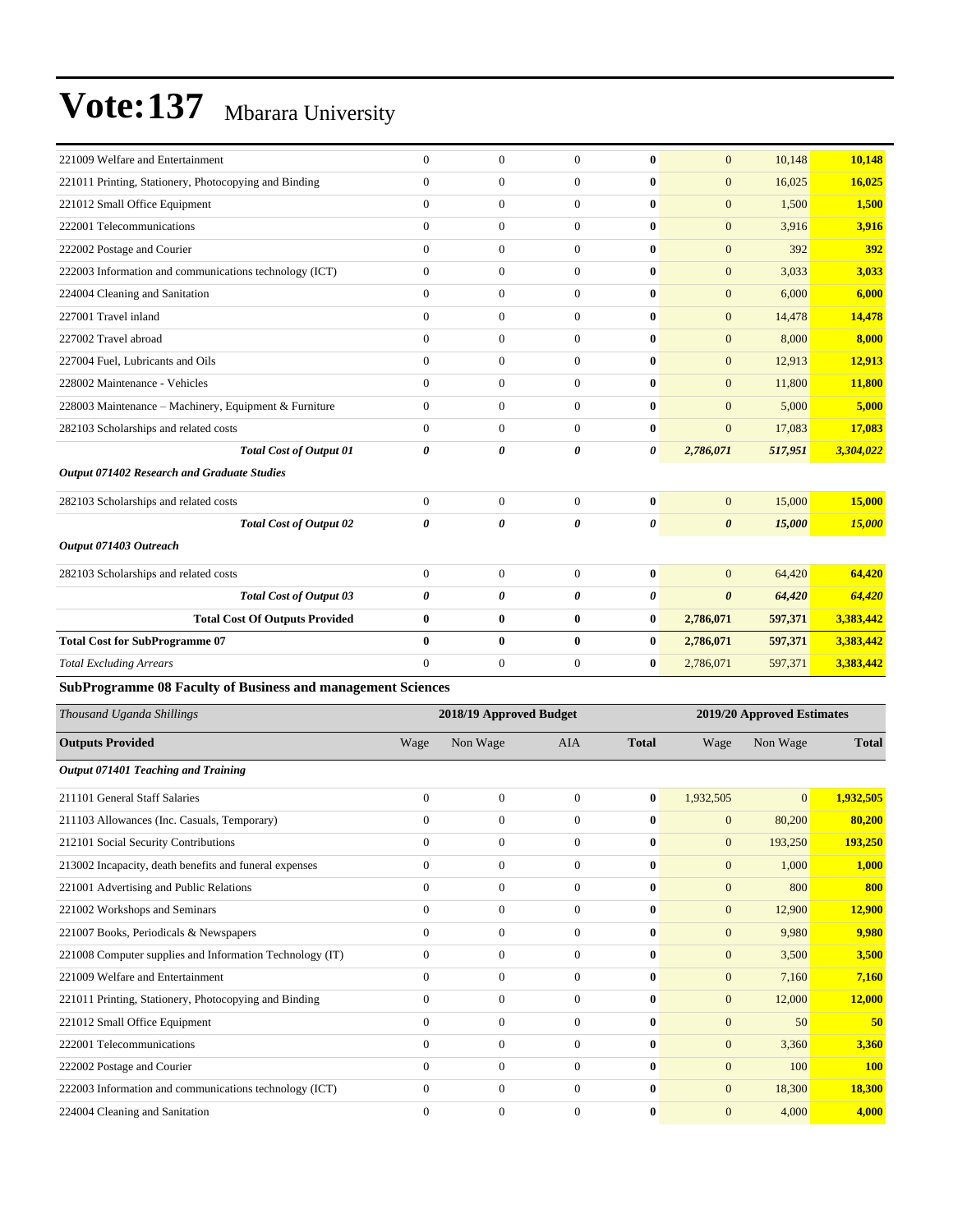| 227001 Travel inland                                                        | $\Omega$              | $\theta$       | $\Omega$       | $\bf{0}$     | $\overline{0}$        | 22,072  | 22,072    |
|-----------------------------------------------------------------------------|-----------------------|----------------|----------------|--------------|-----------------------|---------|-----------|
| 227002 Travel abroad                                                        | $\theta$              | $\overline{0}$ | $\Omega$       | $\bf{0}$     | $\mathbf{0}$          | 11,860  | 11,860    |
| 227004 Fuel, Lubricants and Oils                                            | $\Omega$              | $\overline{0}$ | $\Omega$       | $\bf{0}$     | $\overline{0}$        | 13,758  | 13,758    |
| 228001 Maintenance - Civil                                                  | $\mathbf{0}$          | $\overline{0}$ | $\Omega$       | $\bf{0}$     | $\overline{0}$        | 2,500   | 2,500     |
| 228002 Maintenance - Vehicles                                               | $\mathbf{0}$          | $\overline{0}$ | $\mathbf{0}$   | $\bf{0}$     | $\overline{0}$        | 3,900   | 3,900     |
| 228003 Maintenance - Machinery, Equipment & Furniture                       | $\theta$              | $\overline{0}$ | $\overline{0}$ | $\mathbf{0}$ | $\mathbf{0}$          | 600     | 600       |
| 282103 Scholarships and related costs                                       | $\mathbf{0}$          | $\overline{0}$ | $\overline{0}$ | $\mathbf{0}$ | $\mathbf{0}$          | 46,196  | 46,196    |
| <b>Total Cost of Output 01</b>                                              | 0                     | 0              | 0              | 0            | 1,932,505             | 447,486 | 2,379,991 |
| <b>Output 071402 Research and Graduate Studies</b>                          |                       |                |                |              |                       |         |           |
| 282103 Scholarships and related costs                                       | $\Omega$              | $\overline{0}$ | $\Omega$       | $\bf{0}$     | $\mathbf{0}$          | 30,000  | 30,000    |
| <b>Total Cost of Output 02</b>                                              | $\boldsymbol{\theta}$ | 0              | 0              | 0            | $\boldsymbol{\theta}$ | 30,000  | 30,000    |
| Output 071403 Outreach                                                      |                       |                |                |              |                       |         |           |
| 282103 Scholarships and related costs                                       | $\mathbf{0}$          | $\overline{0}$ | $\overline{0}$ | $\mathbf{0}$ | $\mathbf{0}$          | 63,234  | 63,234    |
| <b>Total Cost of Output 03</b>                                              | $\theta$              | 0              | 0              | 0            | $\boldsymbol{\theta}$ | 63,234  | 63,234    |
| <b>Total Cost Of Outputs Provided</b>                                       | $\bf{0}$              | $\bf{0}$       | $\bf{0}$       | $\bf{0}$     | 1,932,505             | 540,720 | 2,473,225 |
| <b>Total Cost for SubProgramme 08</b>                                       | $\mathbf{0}$          | $\bf{0}$       | $\bf{0}$       | $\bf{0}$     | 1,932,505             | 540,720 | 2,473,225 |
| <b>Total Excluding Arrears</b>                                              | $\mathbf{0}$          | $\mathbf{0}$   | $\overline{0}$ | $\bf{0}$     | 1,932,505             | 540,720 | 2,473,225 |
| $\alpha$ in<br>00T<br>$0.71$ $1.71$ $1.71$<br>$\sim$ $\sim$<br>$\mathbf{u}$ |                       |                |                |              |                       |         |           |

#### **SubProgramme 09 Faculty of Interdisciplinary Studies**

| Thousand Uganda Shillings                                |                | 2018/19 Approved Budget |                |              |                | 2019/20 Approved Estimates |               |  |
|----------------------------------------------------------|----------------|-------------------------|----------------|--------------|----------------|----------------------------|---------------|--|
| <b>Outputs Provided</b>                                  | Wage           | Non Wage                | <b>AIA</b>     | <b>Total</b> | Wage           | Non Wage                   | <b>Total</b>  |  |
| Output 071401 Teaching and Training                      |                |                         |                |              |                |                            |               |  |
| 211101 General Staff Salaries                            | $\overline{0}$ | $\overline{0}$          | $\Omega$       | $\bf{0}$     | 2,047,620      | $\Omega$                   | 2,047,620     |  |
| 211103 Allowances (Inc. Casuals, Temporary)              | $\overline{0}$ | $\overline{0}$          | $\overline{0}$ | $\bf{0}$     | $\mathbf{0}$   | 61,200                     | 61,200        |  |
| 212101 Social Security Contributions                     | $\overline{0}$ | $\boldsymbol{0}$        | $\overline{0}$ | $\bf{0}$     | $\overline{0}$ | 204,762                    | 204,762       |  |
| 213002 Incapacity, death benefits and funeral expenses   | $\overline{0}$ | $\boldsymbol{0}$        | $\mathbf{0}$   | $\mathbf{0}$ | $\mathbf{0}$   | 1,000                      | 1,000         |  |
| 221001 Advertising and Public Relations                  | $\overline{0}$ | $\boldsymbol{0}$        | $\overline{0}$ | $\mathbf{0}$ | $\mathbf{0}$   | 3,500                      | 3,500         |  |
| 221002 Workshops and Seminars                            | $\overline{0}$ | $\boldsymbol{0}$        | $\overline{0}$ | $\mathbf{0}$ | $\mathbf{0}$   | 9,500                      | 9,500         |  |
| 221003 Staff Training                                    | $\mathbf{0}$   | $\mathbf{0}$            | $\mathbf{0}$   | $\bf{0}$     | $\mathbf{0}$   | 1,000                      | 1,000         |  |
| 221005 Hire of Venue (chairs, projector, etc)            | $\overline{0}$ | $\mathbf{0}$            | $\mathbf{0}$   | $\mathbf{0}$ | $\mathbf{0}$   | 200                        | 200           |  |
| 221007 Books, Periodicals & Newspapers                   | $\Omega$       | $\mathbf{0}$            | $\Omega$       | $\mathbf{0}$ | $\overline{0}$ | 18,000                     | <b>18,000</b> |  |
| 221008 Computer supplies and Information Technology (IT) | $\overline{0}$ | $\boldsymbol{0}$        | $\mathbf{0}$   | $\mathbf{0}$ | $\mathbf{0}$   | 8,000                      | 8,000         |  |
| 221009 Welfare and Entertainment                         | $\overline{0}$ | $\boldsymbol{0}$        | $\overline{0}$ | $\bf{0}$     | $\mathbf{0}$   | 11,500                     | 11,500        |  |
| 221011 Printing, Stationery, Photocopying and Binding    | $\overline{0}$ | $\boldsymbol{0}$        | $\mathbf{0}$   | $\mathbf{0}$ | $\mathbf{0}$   | 14,364                     | 14,364        |  |
| 221012 Small Office Equipment                            | $\Omega$       | $\boldsymbol{0}$        | $\Omega$       | $\mathbf{0}$ | $\mathbf{0}$   | 1,500                      | 1,500         |  |
| 222001 Telecommunications                                | $\overline{0}$ | $\overline{0}$          | $\mathbf{0}$   | $\bf{0}$     | $\mathbf{0}$   | 1,800                      | 1,800         |  |
| 222002 Postage and Courier                               | $\theta$       | $\overline{0}$          | $\mathbf{0}$   | $\mathbf{0}$ | $\overline{0}$ | 200                        | 200           |  |
| 222003 Information and communications technology (ICT)   | $\mathbf{0}$   | $\mathbf{0}$            | $\mathbf{0}$   | $\bf{0}$     | $\mathbf{0}$   | 2,000                      | 2,000         |  |
| 224001 Medical Supplies                                  | $\theta$       | $\overline{0}$          | $\Omega$       | $\mathbf{0}$ | $\mathbf{0}$   | 40,192                     | 40,192        |  |
| 224004 Cleaning and Sanitation                           | $\overline{0}$ | $\mathbf{0}$            | $\mathbf{0}$   | $\mathbf{0}$ | $\mathbf{0}$   | 1,500                      | 1,500         |  |
| 227001 Travel inland                                     | $\overline{0}$ | $\boldsymbol{0}$        | $\overline{0}$ | $\bf{0}$     | $\mathbf{0}$   | 18,524                     | 18,524        |  |
| 227002 Travel abroad                                     | $\theta$       | $\boldsymbol{0}$        | $\Omega$       | $\mathbf{0}$ | $\overline{0}$ | 7,500                      | 7,500         |  |
| 227004 Fuel. Lubricants and Oils                         | $\theta$       | $\mathbf{0}$            | $\Omega$       | $\mathbf{0}$ | $\overline{0}$ | 10.283                     | 10,283        |  |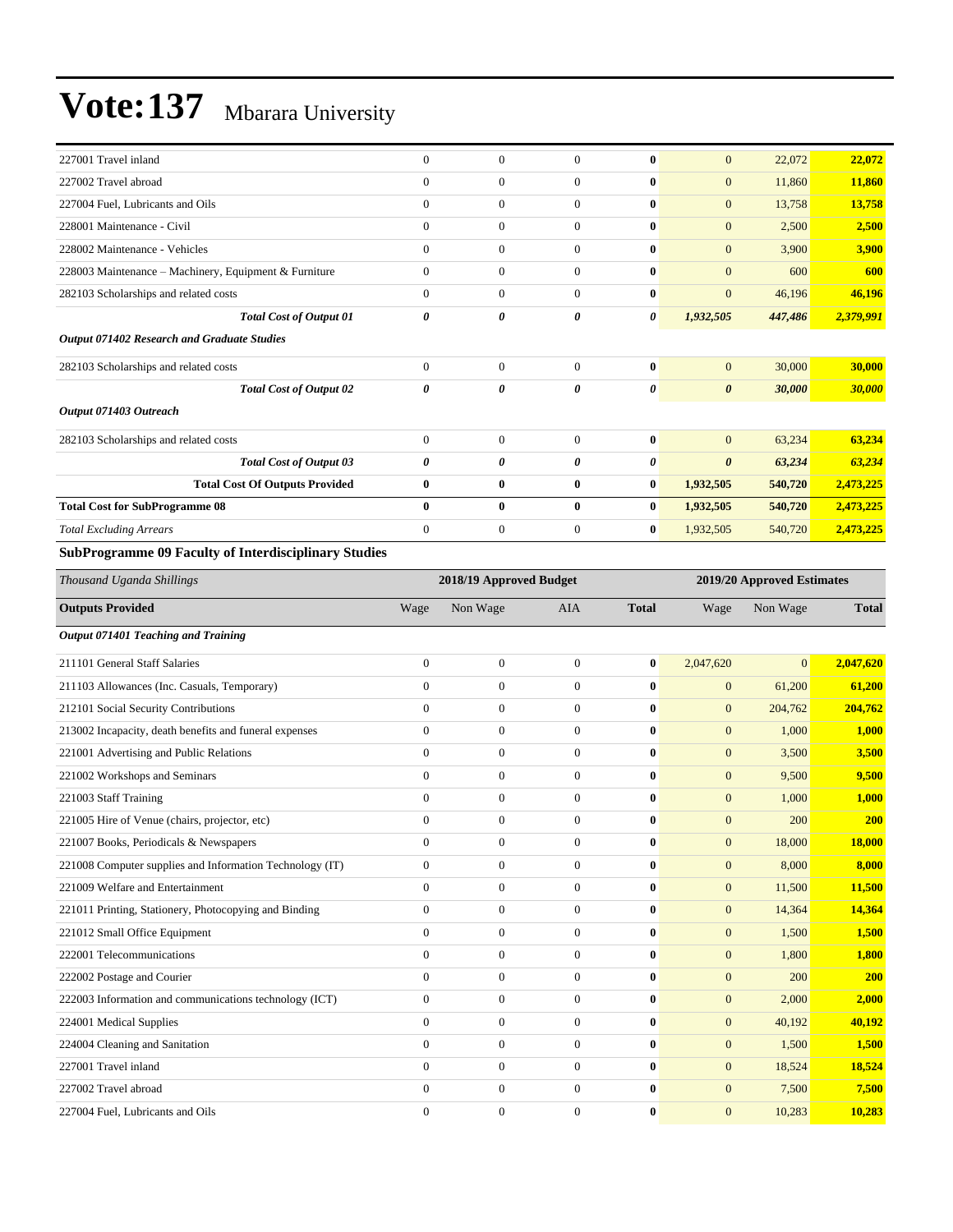| 228001 Maintenance - Civil                            | $\mathbf{0}$ | $\mathbf{0}$     | $\Omega$       | $\bf{0}$     | $\mathbf{0}$          | 4,200   | 4,200     |
|-------------------------------------------------------|--------------|------------------|----------------|--------------|-----------------------|---------|-----------|
| 228002 Maintenance - Vehicles                         | $\theta$     | $\boldsymbol{0}$ | $\overline{0}$ | $\bf{0}$     | $\mathbf{0}$          | 6,300   | 6,300     |
| 228003 Maintenance – Machinery, Equipment & Furniture | $\Omega$     | $\boldsymbol{0}$ | $\Omega$       | $\bf{0}$     | $\mathbf{0}$          | 3,000   | 3,000     |
| 282103 Scholarships and related costs                 | $\mathbf{0}$ | $\overline{0}$   | $\overline{0}$ | $\bf{0}$     | $\mathbf{0}$          | 17,303  | 17,303    |
| <b>Total Cost of Output 01</b>                        | 0            | 0                | 0              | 0            | 2,047,620             | 447,328 | 2,494,948 |
| <b>Output 071402 Research and Graduate Studies</b>    |              |                  |                |              |                       |         |           |
| 282103 Scholarships and related costs                 | $\mathbf{0}$ | $\overline{0}$   | $\Omega$       | $\mathbf{0}$ | $\mathbf{0}$          | 20,000  | 20,000    |
| <b>Total Cost of Output 02</b>                        | 0            | 0                | 0              | 0            | $\boldsymbol{\theta}$ | 20,000  | 20,000    |
| Output 071403 Outreach                                |              |                  |                |              |                       |         |           |
| 282103 Scholarships and related costs                 | $\mathbf{0}$ | $\overline{0}$   | $\Omega$       | $\mathbf{0}$ | $\mathbf{0}$          | 103,000 | 103,000   |
| <b>Total Cost of Output 03</b>                        | 0            | 0                | 0              | 0            | $\boldsymbol{\theta}$ | 103,000 | 103,000   |
| <b>Total Cost Of Outputs Provided</b>                 | $\bf{0}$     | $\bf{0}$         | $\bf{0}$       | $\bf{0}$     | 2,047,620             | 570,328 | 2,617,948 |
| <b>Total Cost for SubProgramme 09</b>                 | $\mathbf{0}$ | $\mathbf{0}$     | $\bf{0}$       | $\bf{0}$     | 2,047,620             | 570,328 | 2,617,948 |
| <b>Total Excluding Arrears</b>                        | $\mathbf{0}$ | $\overline{0}$   | $\overline{0}$ | $\bf{0}$     | 2,047,620             | 570,328 | 2,617,948 |
|                                                       |              |                  |                |              |                       |         |           |

**SubProgramme 10 Institute of Maternal and New born Child Health**

| Thousand Uganda Shillings                          |              | 2018/19 Approved Budget |              |              |                       | 2019/20 Approved Estimates |              |  |  |
|----------------------------------------------------|--------------|-------------------------|--------------|--------------|-----------------------|----------------------------|--------------|--|--|
| <b>Outputs Provided</b>                            | Wage         | Non Wage                | AIA          | <b>Total</b> | Wage                  | Non Wage                   | <b>Total</b> |  |  |
| Output 071401 Teaching and Training                |              |                         |              |              |                       |                            |              |  |  |
| 221002 Workshops and Seminars                      | $\mathbf{0}$ | $\mathbf{0}$            | $\Omega$     | $\bf{0}$     | $\mathbf{0}$          | 2,900                      | 2,900        |  |  |
| 222001 Telecommunications                          | $\mathbf{0}$ | $\Omega$                | $\Omega$     | $\bf{0}$     | $\mathbf{0}$          | 1,080                      | 1,080        |  |  |
| 227001 Travel inland                               | $\mathbf{0}$ | $\mathbf{0}$            | $\Omega$     | $\bf{0}$     | $\mathbf{0}$          | 1,020                      | 1,020        |  |  |
| <b>Total Cost of Output 01</b>                     | 0            | 0                       | 0            | 0            | $\boldsymbol{\theta}$ | 5,000                      | 5,000        |  |  |
| <b>Output 071402 Research and Graduate Studies</b> |              |                         |              |              |                       |                            |              |  |  |
| 282103 Scholarships and related costs              | $\mathbf{0}$ | $\mathbf{0}$            | $\theta$     | $\bf{0}$     | $\mathbf{0}$          | 26,936                     | 26,936       |  |  |
| <b>Total Cost of Output 02</b>                     | 0            | 0                       | 0            | 0            | $\boldsymbol{\theta}$ | 26,936                     | 26,936       |  |  |
| <b>Total Cost Of Outputs Provided</b>              | $\bf{0}$     | $\bf{0}$                | $\bf{0}$     | $\bf{0}$     | $\bf{0}$              | 31,936                     | 31,936       |  |  |
| <b>Total Cost for SubProgramme 10</b>              | $\bf{0}$     | $\mathbf{0}$            | $\mathbf{0}$ | $\bf{0}$     | $\bf{0}$              | 31,936                     | 31,936       |  |  |
| <b>Total Excluding Arrears</b>                     | $\mathbf{0}$ | $\mathbf{0}$            | $\theta$     | $\bf{0}$     | $\mathbf{0}$          | 31,936                     | 31,936       |  |  |

#### **SubProgramme 11 Directorate of Research and Graduate Training**

| Thousand Uganda Shillings                             | 2018/19 Approved Budget |              |              |              |                | 2019/20 Approved Estimates |              |  |
|-------------------------------------------------------|-------------------------|--------------|--------------|--------------|----------------|----------------------------|--------------|--|
| <b>Outputs Provided</b>                               | Wage                    | Non Wage     | <b>AIA</b>   | <b>Total</b> | Wage           | Non Wage                   | <b>Total</b> |  |
| Output 071401 Teaching and Training                   |                         |              |              |              |                |                            |              |  |
| 211103 Allowances (Inc. Casuals, Temporary)           | $\Omega$                | $\mathbf{0}$ | $\Omega$     | $\mathbf{0}$ | $\overline{0}$ | 8,400                      | 8,400        |  |
| 221002 Workshops and Seminars                         | $\Omega$                | $\mathbf{0}$ | $\Omega$     | $\mathbf{0}$ | $\overline{0}$ | 4,400                      | 4,400        |  |
| 221003 Staff Training                                 | $\theta$                | $\mathbf{0}$ | $\mathbf{0}$ | $\mathbf{0}$ | $\overline{0}$ | 4,000                      | 4,000        |  |
| 221006 Commissions and related charges                | $\Omega$                | $\mathbf{0}$ | $\Omega$     | $\mathbf{0}$ | $\overline{0}$ | 18,780                     | 18,780       |  |
| 221007 Books, Periodicals & Newspapers                | $\Omega$                | $\mathbf{0}$ | $\Omega$     | $\mathbf{0}$ | $\mathbf{0}$   | 720                        | 720          |  |
| 221009 Welfare and Entertainment                      | $\Omega$                | $\mathbf{0}$ | $\Omega$     | $\mathbf{0}$ | $\overline{0}$ | 2,800                      | 2,800        |  |
| 221011 Printing, Stationery, Photocopying and Binding | $\Omega$                | $\mathbf{0}$ | $\Omega$     | $\mathbf{0}$ | $\overline{0}$ | 10,344                     | 10,344       |  |
| 221012 Small Office Equipment                         | $\overline{0}$          | $\mathbf{0}$ | $\mathbf{0}$ | $\mathbf{0}$ | $\overline{0}$ | 1,472                      | 1,472        |  |
| 222001 Telecommunications                             | $\Omega$                | $\mathbf{0}$ | $\Omega$     | $\mathbf{0}$ | $\mathbf{0}$   | 3,600                      | 3,600        |  |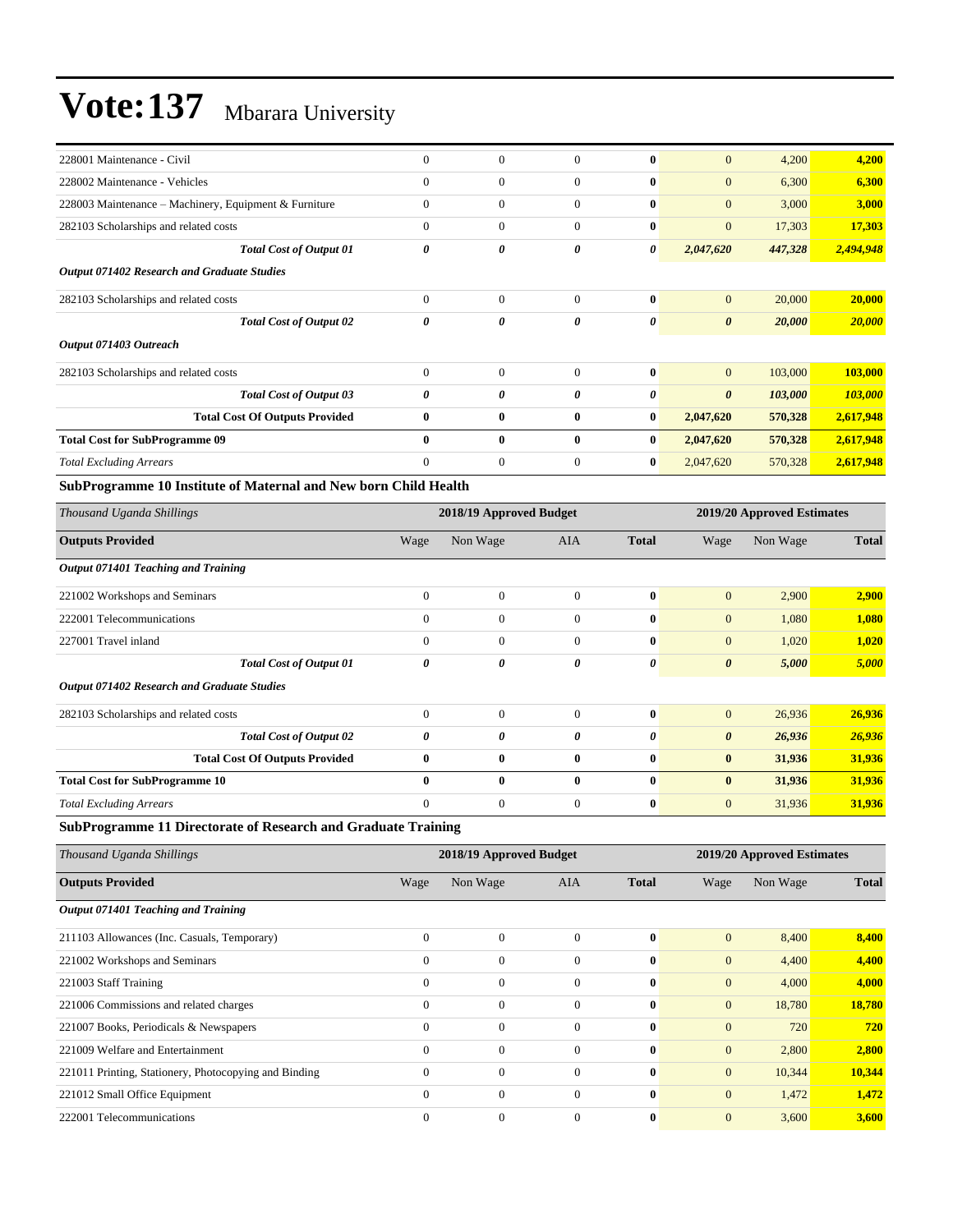| 224004 Cleaning and Sanitation                                                           | $\mathbf{0}$   | $\mathbf{0}$        | $\Omega$       | $\mathbf{0}$ | $\mathbf{0}$          | 300                 | 300          |
|------------------------------------------------------------------------------------------|----------------|---------------------|----------------|--------------|-----------------------|---------------------|--------------|
| 227001 Travel inland                                                                     | $\mathbf{0}$   | $\mathbf{0}$        | $\mathbf{0}$   | $\bf{0}$     | $\mathbf{0}$          | 13,560              | 13,560       |
| 227002 Travel abroad                                                                     | $\mathbf{0}$   | $\mathbf{0}$        | $\mathbf{0}$   | $\bf{0}$     | $\mathbf{0}$          | 10,400              | 10,400       |
| 227004 Fuel, Lubricants and Oils                                                         | $\overline{0}$ | $\mathbf{0}$        | $\mathbf{0}$   | $\bf{0}$     | $\mathbf{0}$          | 13,668              | 13,668       |
| 282103 Scholarships and related costs                                                    | $\overline{0}$ | $\mathbf{0}$        | $\overline{0}$ | $\bf{0}$     | $\overline{0}$        | 37,224              | 37,224       |
| <b>Total Cost of Output 01</b>                                                           | 0              | 0                   | 0              | 0            | $\boldsymbol{\theta}$ | 129,668             | 129,668      |
| Output 071402 Research and Graduate Studies                                              |                |                     |                |              |                       |                     |              |
| 282103 Scholarships and related costs                                                    | $\overline{0}$ | $\mathbf{0}$        | $\mathbf{0}$   | $\bf{0}$     | $\overline{0}$        | 70,009              | 70,009       |
| <b>Total Cost of Output 02</b>                                                           | 0              | 0                   | 0              | 0            | $\boldsymbol{\theta}$ | 70,009              | 70,009       |
| <b>Total Cost Of Outputs Provided</b>                                                    | $\bf{0}$       | $\bf{0}$            | $\bf{0}$       | $\bf{0}$     | $\bf{0}$              | 199,677             | 199,677      |
| <b>Total Cost for SubProgramme 11</b>                                                    | 0              | $\mathbf{0}$        | $\mathbf{0}$   | $\bf{0}$     | $\bf{0}$              | 199,677             | 199,677      |
| <b>Total Excluding Arrears</b>                                                           | $\overline{0}$ | $\mathbf{0}$        | $\overline{0}$ | $\bf{0}$     | $\mathbf{0}$          | 199,677             | 199,677      |
| N/A                                                                                      |                |                     |                |              |                       |                     |              |
|                                                                                          | GoU            | <b>External Fin</b> | <b>AIA</b>     | <b>Total</b> | GoU                   | <b>External Fin</b> | <b>Total</b> |
| <b>Total Cost for Programme 14</b>                                                       | $\bf{0}$       | $\bf{0}$            | $\bf{0}$       | $\bf{0}$     | 30,521,709            | $\bf{0}$            | 30,521,709   |
| <b>Total Excluding Arrears</b>                                                           | $\overline{0}$ | $\mathbf{0}$        | $\overline{0}$ | $\bf{0}$     | 30,521,709            | $\overline{0}$      | 30,521,709   |
| $\sim$<br>$\sim - - - - - - - - - - - - - - - - - - - - - - -$<br>$\sim$ $\sim$<br>$- -$ |                |                     |                |              |                       |                     |              |

#### *Programme :0751 Delivery of Tertiary Education*

*Recurrent Budget Estimates*

#### **SubProgramme 01 Headquarters**

| Thousand Uganda Shillings                                |              | 2018/19 Approved Budget |                  | 2019/20 Approved Estimates |                |                |              |
|----------------------------------------------------------|--------------|-------------------------|------------------|----------------------------|----------------|----------------|--------------|
| <b>Outputs Provided</b>                                  | Wage         | Non Wage                | <b>AIA</b>       | <b>Total</b>               | Wage           | Non Wage       | <b>Total</b> |
| Output 075101 Teaching and Training                      |              |                         |                  |                            |                |                |              |
| 211101 General Staff Salaries                            | 14,267,284   | $\overline{0}$          | 1,465,438        | 15,732,722                 | $\mathbf{0}$   | $\overline{0}$ | $\mathbf{0}$ |
| 211102 Contract Staff Salaries                           | 3,488,200    | $\mathbf{0}$            | $\boldsymbol{0}$ | 3,488,200                  | $\mathbf{0}$   | $\overline{0}$ | $\bf{0}$     |
| 211103 Allowances (Inc. Casuals, Temporary)              | $\mathbf{0}$ | 69,393                  | 516,690          | 586,083                    | $\mathbf{0}$   | $\overline{0}$ | $\mathbf{0}$ |
| 212101 Social Security Contributions                     | $\mathbf{0}$ | 1,828,672               | 526,366          | 2,355,039                  | $\mathbf{0}$   | $\overline{0}$ | $\bf{0}$     |
| 213001 Medical expenses (To employees)                   | $\mathbf{0}$ | 2,025                   | $\mathbf{0}$     | 2,025                      | $\mathbf{0}$   | $\Omega$       | $\mathbf{0}$ |
| 213002 Incapacity, death benefits and funeral expenses   | $\mathbf{0}$ | 3,177                   | 1,700            | 4,877                      | $\mathbf{0}$   | $\Omega$       | $\bf{0}$     |
| 221001 Advertising and Public Relations                  | $\mathbf{0}$ | $\mathbf{0}$            | 22,498           | 22,498                     | $\mathbf{0}$   | $\overline{0}$ | $\bf{0}$     |
| 221002 Workshops and Seminars                            | $\mathbf{0}$ | 16,015                  | 56,481           | 72,496                     | $\mathbf{0}$   | $\overline{0}$ | $\bf{0}$     |
| 221003 Staff Training                                    | $\mathbf{0}$ | 3,887                   | 22,000           | 25,887                     | $\mathbf{0}$   | $\Omega$       | $\mathbf{0}$ |
| 221005 Hire of Venue (chairs, projector, etc)            | $\mathbf{0}$ | 1,508                   | $\boldsymbol{0}$ | 1,508                      | $\mathbf{0}$   | $\overline{0}$ | $\bf{0}$     |
| 221006 Commissions and related charges                   | $\mathbf{0}$ | $\mathbf{0}$            | 12,344           | 12,344                     | $\mathbf{0}$   | $\overline{0}$ | $\bf{0}$     |
| 221007 Books, Periodicals & Newspapers                   | $\mathbf{0}$ | 40,086                  | 62,200           | 102,286                    | $\mathbf{0}$   | $\Omega$       | $\bf{0}$     |
| 221008 Computer supplies and Information Technology (IT) | $\mathbf{0}$ | 19,036                  | 13,670           | 32,706                     | $\mathbf{0}$   | $\overline{0}$ | $\bf{0}$     |
| 221009 Welfare and Entertainment                         | $\mathbf{0}$ | 21,762                  | 66,000           | 87,762                     | $\mathbf{0}$   | $\overline{0}$ | $\bf{0}$     |
| 221011 Printing, Stationery, Photocopying and Binding    | $\mathbf{0}$ | 45,824                  | 86,604           | 132,428                    | $\mathbf{0}$   | $\overline{0}$ | $\bf{0}$     |
| 221012 Small Office Equipment                            | $\mathbf{0}$ | 1,603                   | 5,260            | 6,863                      | $\mathbf{0}$   | $\overline{0}$ | $\bf{0}$     |
| 222001 Telecommunications                                | $\mathbf{0}$ | 8,733                   | 17,246           | 25,979                     | $\overline{0}$ | $\overline{0}$ | $\mathbf{0}$ |
| 222002 Postage and Courier                               | $\mathbf{0}$ | 825                     | 1,787            | 2,612                      | $\mathbf{0}$   | $\overline{0}$ | $\bf{0}$     |
| 222003 Information and communications technology (ICT)   | $\mathbf{0}$ | 5,737                   | 9,400            | 15,136                     | $\overline{0}$ | $\overline{0}$ | $\bf{0}$     |
| 224001 Medical Supplies                                  | $\mathbf{0}$ | 115,228                 | 184,062          | 299,290                    | $\mathbf{0}$   | $\overline{0}$ | $\bf{0}$     |
| 224004 Cleaning and Sanitation                           | $\mathbf{0}$ | 12,703                  | 13,868           | 26,571                     | $\mathbf{0}$   | $\overline{0}$ | $\bf{0}$     |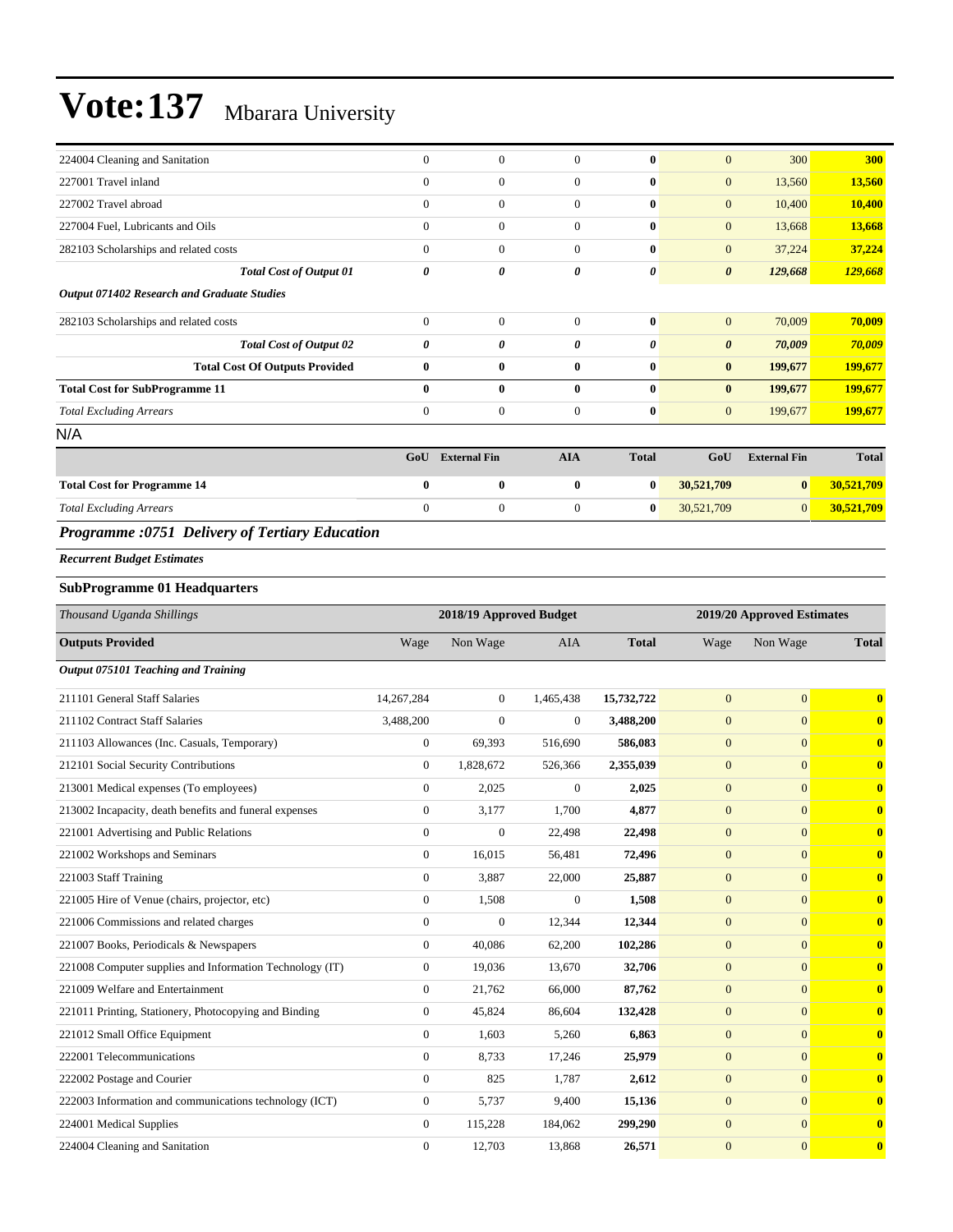| 227001 Travel inland                                     | $\boldsymbol{0}$ | 30,446           | 100,987          | 131,433    | $\boldsymbol{0}$      | $\mathbf{0}$          | $\bf{0}$              |
|----------------------------------------------------------|------------------|------------------|------------------|------------|-----------------------|-----------------------|-----------------------|
| 227002 Travel abroad                                     | $\boldsymbol{0}$ | 18,840           | 63,512           | 82,352     | $\boldsymbol{0}$      | $\mathbf{0}$          | $\mathbf{0}$          |
| 227004 Fuel, Lubricants and Oils                         | $\boldsymbol{0}$ | 34,733           | 63,214           | 97,947     | $\boldsymbol{0}$      | $\mathbf{0}$          | $\bf{0}$              |
| 228001 Maintenance - Civil                               | $\boldsymbol{0}$ | 5,503            | 6,000            | 11,503     | $\boldsymbol{0}$      | $\mathbf{0}$          | $\bf{0}$              |
| 228002 Maintenance - Vehicles                            | $\overline{0}$   | 30,948           | 58,318           | 89,266     | $\boldsymbol{0}$      | $\mathbf{0}$          | $\bf{0}$              |
| 228003 Maintenance - Machinery, Equipment & Furniture    | $\boldsymbol{0}$ | 12,920           | 17,750           | 30,670     | $\boldsymbol{0}$      | $\mathbf{0}$          | $\mathbf{0}$          |
| 282103 Scholarships and related costs                    | $\boldsymbol{0}$ | 114,445          | 80,258           | 194,703    | $\mathbf{0}$          | $\mathbf{0}$          | $\bf{0}$              |
| <b>Total Cost of Output 01</b>                           | 17,755,484       | 2,444,049        | 3,473,652        | 23,673,185 | $\boldsymbol{\theta}$ | $\boldsymbol{\theta}$ | $\boldsymbol{\theta}$ |
| Output 075102 Research, Consultancy and Publications     |                  |                  |                  |            |                       |                       |                       |
| 282103 Scholarships and related costs                    | $\boldsymbol{0}$ | 69,296           | 135,046          | 204,342    | $\boldsymbol{0}$      | $\mathbf{0}$          | $\bf{0}$              |
| <b>Total Cost of Output 02</b>                           | 0                | 69,296           | 135,046          | 204,342    | $\boldsymbol{\theta}$ | $\boldsymbol{\theta}$ | $\boldsymbol{\theta}$ |
| Output 075103 Outreach                                   |                  |                  |                  |            |                       |                       |                       |
| 221001 Advertising and Public Relations                  | $\boldsymbol{0}$ | 500              | 1,500            | 2,000      | $\boldsymbol{0}$      | $\mathbf{0}$          | $\bf{0}$              |
| 221009 Welfare and Entertainment                         | $\boldsymbol{0}$ | 8,534            | 11,357           | 19,891     | $\boldsymbol{0}$      | $\mathbf{0}$          | $\bf{0}$              |
| 221010 Special Meals and Drinks                          | $\boldsymbol{0}$ | 4,499            | 56,400           | 60,899     | $\boldsymbol{0}$      | $\mathbf{0}$          | $\bf{0}$              |
| 221011 Printing, Stationery, Photocopying and Binding    | $\boldsymbol{0}$ | 23,000           | 6,000            | 29,000     | $\boldsymbol{0}$      | $\mathbf{0}$          | $\bf{0}$              |
| 222001 Telecommunications                                | $\boldsymbol{0}$ | 1,070            | 1,000            | 2,070      | $\mathbf{0}$          | $\mathbf{0}$          | $\bf{0}$              |
| 223003 Rent - (Produced Assets) to private entities      | $\boldsymbol{0}$ | 10,500           | 77,449           | 87,949     | $\boldsymbol{0}$      | $\mathbf{0}$          | $\mathbf{0}$          |
| 224001 Medical Supplies                                  | $\boldsymbol{0}$ | 3,200            | 10,500           | 13,700     | $\boldsymbol{0}$      | $\mathbf{0}$          | $\bf{0}$              |
| 227001 Travel inland                                     | $\boldsymbol{0}$ | 29,418           | 212,409          | 241,827    | $\boldsymbol{0}$      | $\mathbf{0}$          | $\bf{0}$              |
| 227004 Fuel, Lubricants and Oils                         | $\overline{0}$   | 4                | 27,815           | 27,819     | $\boldsymbol{0}$      | $\mathbf{0}$          | $\bf{0}$              |
| 282103 Scholarships and related costs                    | $\boldsymbol{0}$ | $\mathbf{0}$     | 150,000          | 150,000    | $\mathbf{0}$          | $\mathbf{0}$          | $\bf{0}$              |
| <b>Total Cost of Output 03</b>                           | 0                | 80,725           | 554,430          | 635,155    | $\boldsymbol{\theta}$ | $\boldsymbol{\theta}$ | $\boldsymbol{\theta}$ |
| Output 075104 Students' Welfare                          |                  |                  |                  |            |                       |                       |                       |
| 224004 Cleaning and Sanitation                           | $\boldsymbol{0}$ | $\boldsymbol{0}$ | 24,540           | 24,540     | $\boldsymbol{0}$      | $\mathbf{0}$          | $\bf{0}$              |
| 282103 Scholarships and related costs                    | $\boldsymbol{0}$ | 357,000          | 681,860          | 1,038,860  | $\overline{0}$        | $\mathbf{0}$          | $\mathbf{0}$          |
| <b>Total Cost of Output 04</b>                           | 0                | 357,000          | 706,400          | 1,063,400  | 0                     | $\pmb{\theta}$        | $\boldsymbol{\theta}$ |
| <b>Output 075105 Administration and Support Services</b> |                  |                  |                  |            |                       |                       |                       |
| 211101 General Staff Salaries                            | 8,910,718        | $\boldsymbol{0}$ | 892,562          | 9,803,280  | $\boldsymbol{0}$      | $\mathbf{0}$          | $\bf{0}$              |
| 211102 Contract Staff Salaries                           | 729,539          | $\boldsymbol{0}$ | $\boldsymbol{0}$ | 729,539    | $\boldsymbol{0}$      | $\mathbf{0}$          | $\mathbf{0}$          |
| 211103 Allowances (Inc. Casuals, Temporary)              | $\boldsymbol{0}$ | 15,816           | 300,033          | 315,849    | $\boldsymbol{0}$      | $\boldsymbol{0}$      | $\bf{0}$              |
| 212101 Social Security Contributions                     | $\boldsymbol{0}$ | 399,317          | 221,019          | 620,336    | $\boldsymbol{0}$      | $\mathbf{0}$          | $\mathbf{0}$          |
| 212102 Pension for General Civil Service                 | $\boldsymbol{0}$ | 2,733            | $\boldsymbol{0}$ | 2,733      | $\boldsymbol{0}$      | $\mathbf{0}$          | $\mathbf{0}$          |
| 213001 Medical expenses (To employees)                   | 0                | 1,000            | 2,000            | 3,000      | $\boldsymbol{0}$      | $\mathbf{0}$          | $\mathbf{0}$          |
| 213002 Incapacity, death benefits and funeral expenses   | $\boldsymbol{0}$ | 500              | 10,500           | 11,000     | $\boldsymbol{0}$      | $\mathbf{0}$          | $\mathbf{0}$          |
| 213003 Retrenchment costs                                | $\boldsymbol{0}$ | 255              | 3,000            | 3,255      | $\boldsymbol{0}$      | $\mathbf{0}$          | $\mathbf{0}$          |
| 221001 Advertising and Public Relations                  | $\boldsymbol{0}$ | $\boldsymbol{0}$ | 131,650          | 131,650    | $\boldsymbol{0}$      | $\mathbf{0}$          | $\mathbf{0}$          |
| 221002 Workshops and Seminars                            | $\boldsymbol{0}$ | 6,487            | 84,129           | 90,616     | $\boldsymbol{0}$      | $\mathbf{0}$          | $\mathbf{0}$          |
| 221003 Staff Training                                    | 0                | 3,130            | 25,200           | 28,330     | $\boldsymbol{0}$      | $\mathbf{0}$          | $\mathbf{0}$          |
| 221006 Commissions and related charges                   | $\boldsymbol{0}$ | 78,080           | 269,648          | 347,728    | $\boldsymbol{0}$      | $\mathbf{0}$          | $\mathbf{0}$          |
| 221007 Books, Periodicals & Newspapers                   | $\boldsymbol{0}$ | 600              | 19,816           | 20,416     | $\boldsymbol{0}$      | $\mathbf{0}$          | $\mathbf{0}$          |
| 221008 Computer supplies and Information Technology (IT) | $\boldsymbol{0}$ | 3,700            | 37,420           | 41,120     | $\mathbf{0}$          | $\mathbf{0}$          | $\mathbf{0}$          |
| 221009 Welfare and Entertainment                         | $\boldsymbol{0}$ | 8,100            | 88,114           | 96,214     | $\boldsymbol{0}$      | $\mathbf{0}$          | $\mathbf{0}$          |
| 221011 Printing, Stationery, Photocopying and Binding    | $\boldsymbol{0}$ | 17,212           | 290,455          | 307,667    | $\boldsymbol{0}$      | $\boldsymbol{0}$      | $\mathbf{0}$          |
|                                                          |                  |                  |                  |            |                       |                       |                       |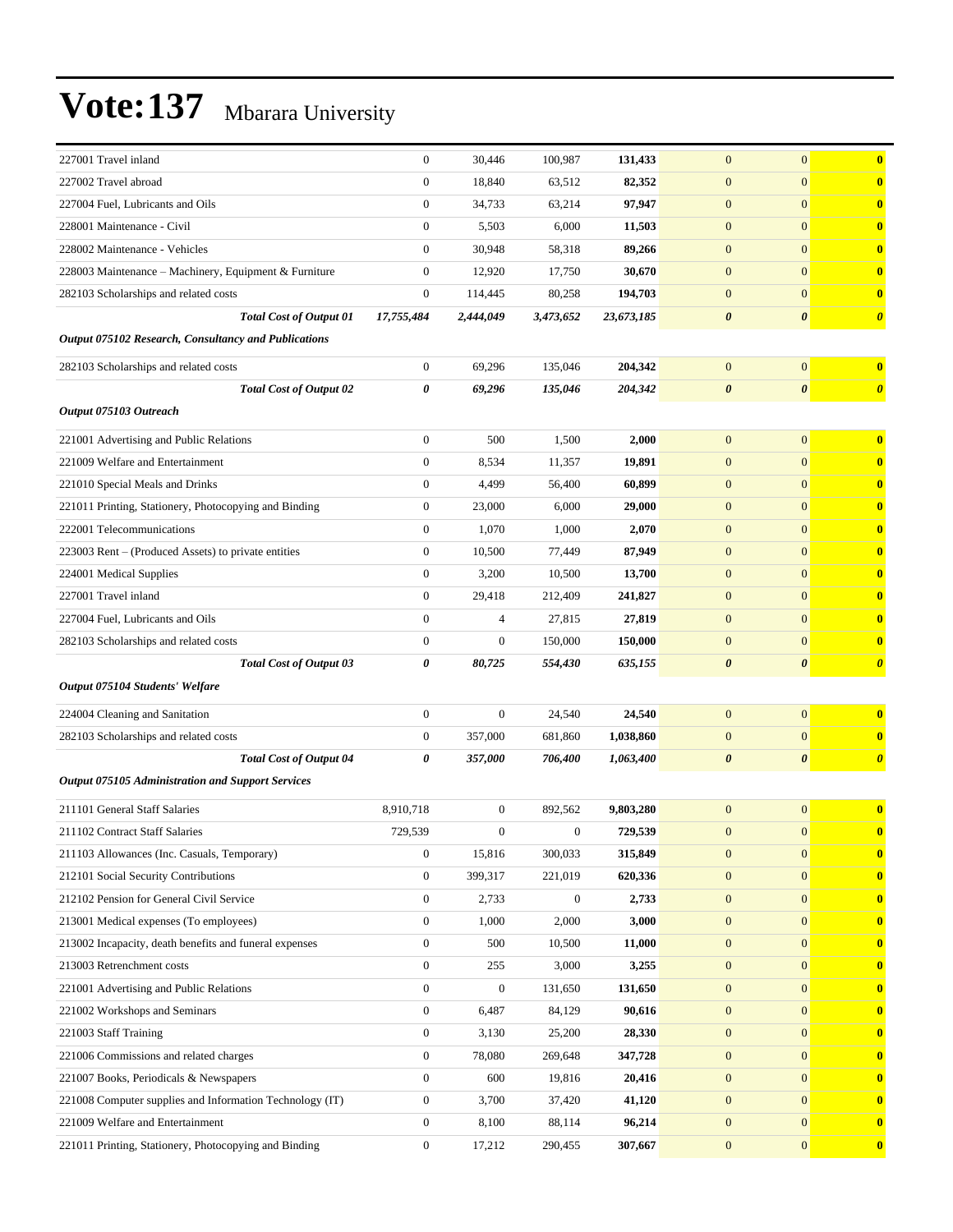| 221012 Small Office Equipment                                          | $\boldsymbol{0}$      | 2,199            | 18,242    | 20,441       | $\mathbf{0}$              | $\mathbf{0}$          | $\bf{0}$              |
|------------------------------------------------------------------------|-----------------------|------------------|-----------|--------------|---------------------------|-----------------------|-----------------------|
| 221014 Bank Charges and other Bank related costs                       | $\boldsymbol{0}$      | 6,200            | 7,000     | 13,200       | $\mathbf{0}$              | $\mathbf{0}$          | $\mathbf{0}$          |
| 222001 Telecommunications                                              | $\boldsymbol{0}$      | 6,598            | 27,380    | 33,978       | $\mathbf{0}$              | $\mathbf{0}$          | $\mathbf{0}$          |
| 222002 Postage and Courier                                             | $\boldsymbol{0}$      | $\boldsymbol{0}$ | 2,860     | 2,860        | $\mathbf{0}$              | $\mathbf{0}$          | $\bf{0}$              |
| 222003 Information and communications technology (ICT)                 | $\boldsymbol{0}$      | 30,000           | 281,250   | 311,250      | $\mathbf{0}$              | $\mathbf{0}$          | $\bf{0}$              |
| 223001 Property Expenses                                               | $\mathbf{0}$          | 57,081           | 352,632   | 409,713      | $\mathbf{0}$              | $\mathbf{0}$          | $\bf{0}$              |
| 223003 Rent - (Produced Assets) to private entities                    | $\overline{0}$        | $\boldsymbol{0}$ | 30,000    | 30,000       | $\mathbf{0}$              | $\mathbf{0}$          | $\mathbf{0}$          |
| 223004 Guard and Security services                                     | $\boldsymbol{0}$      | $\boldsymbol{0}$ | 130,000   | 130,000      | $\mathbf{0}$              | $\mathbf{0}$          | $\mathbf{0}$          |
| 223005 Electricity                                                     | $\boldsymbol{0}$      | 125,000          | 179,200   | 304,200      | $\mathbf{0}$              | $\mathbf{0}$          | $\bf{0}$              |
| 223006 Water                                                           | $\mathbf{0}$          | 125,000          | 169,200   | 294,200      | $\mathbf{0}$              | $\mathbf{0}$          | $\bf{0}$              |
| 224001 Medical Supplies                                                | $\mathbf{0}$          | $\boldsymbol{0}$ | 51,265    | 51,265       | $\mathbf{0}$              | $\mathbf{0}$          | $\bf{0}$              |
| 224004 Cleaning and Sanitation                                         | $\overline{0}$        | 2,900            | 11,878    | 14,778       | $\mathbf{0}$              | $\mathbf{0}$          | $\mathbf{0}$          |
| 224005 Uniforms, Beddings and Protective Gear                          | $\boldsymbol{0}$      | 2,783            | 20,000    | 22,783       | $\mathbf{0}$              | $\mathbf{0}$          | $\mathbf{0}$          |
| 226001 Insurances                                                      | $\boldsymbol{0}$      | 15,000           | 20,000    | 35,000       | $\mathbf{0}$              | $\mathbf{0}$          | $\bf{0}$              |
| 227001 Travel inland                                                   | $\mathbf{0}$          | 28,036           | 161,745   | 189,781      | $\mathbf{0}$              | $\mathbf{0}$          | $\bf{0}$              |
| 227002 Travel abroad                                                   | $\boldsymbol{0}$      | 9,196            | 266,700   | 275,896      | $\mathbf{0}$              | $\mathbf{0}$          | $\bf{0}$              |
| 227004 Fuel, Lubricants and Oils                                       | $\boldsymbol{0}$      | 33,220           | 216,864   | 250,084      | $\mathbf{0}$              | $\mathbf{0}$          | $\mathbf{0}$          |
| 228001 Maintenance - Civil                                             | $\boldsymbol{0}$      | 60,000           | 12,000    | 72,000       | $\mathbf{0}$              | $\mathbf{0}$          | $\mathbf{0}$          |
| 228002 Maintenance - Vehicles                                          | $\boldsymbol{0}$      | 14,000           | 135,800   | 149,800      | $\mathbf{0}$              | $\mathbf{0}$          | $\bf{0}$              |
| 228003 Maintenance - Machinery, Equipment & Furniture                  | $\overline{0}$        | 3,500            | 94,800    | 98,300       | $\mathbf{0}$              | $\mathbf{0}$          | $\bf{0}$              |
| 282101 Donations                                                       | $\mathbf{0}$          | 900              | 900       | 1,800        | $\mathbf{0}$              | $\mathbf{0}$          | $\bf{0}$              |
| 282103 Scholarships and related costs                                  | $\boldsymbol{0}$      | $\boldsymbol{0}$ | 82,600    | 82,600       | $\mathbf{0}$              | $\mathbf{0}$          | $\mathbf{0}$          |
| Total Cost of Output 05                                                | 9,640,257             | 1,058,543        | 4,647,862 | 15,346,662   | $\boldsymbol{\theta}$     | $\boldsymbol{\theta}$ | $\boldsymbol{\theta}$ |
| <b>Total Cost Of Outputs Provided</b>                                  | 27,395,741            | 4,009,613        | 9,517,390 | 40,922,745   | $\bf{0}$                  | $\bf{0}$              | $\bf{0}$              |
| <b>Outputs Funded</b>                                                  | Wage                  | Non Wage         | AIA       | <b>Total</b> | Wage                      | Non Wage              | <b>Total</b>          |
| <b>Output 075151 Guild Services</b>                                    |                       |                  |           |              |                           |                       |                       |
| 264101 Contributions to Autonomous Institutions                        | $\boldsymbol{0}$      | 60,000           | 241,000   | 301,000      | $\mathbf{0}$              | $\mathbf{0}$          | $\mathbf{0}$          |
| o/w Transfer to guild                                                  | 0                     | 30,000           | 46,000    | 76,000       | $\boldsymbol{\theta}$     | $\boldsymbol{\theta}$ | $\bf{0}$              |
|                                                                        |                       |                  |           |              |                           |                       |                       |
| o/w Transfer to ITFC                                                   | 0                     | $\theta$         | 80,000    | 80,000       | $\theta$                  | $\theta$              | $\bf{0}$              |
| o/w Transfer to sports                                                 | 0                     | 30,000           | 115,000   | 145,000      | 0                         | $\theta$              | $\mathbf{0}$          |
| <b>Total Cost of Output 51</b>                                         | 0                     | 60,000           | 241,000   | 301,000      | $\boldsymbol{\theta}$     | $\boldsymbol{\theta}$ | $\boldsymbol{\theta}$ |
| Output 075152 Subsciptions to Research and International Organisations |                       |                  |           |              |                           |                       |                       |
| 262101 Contributions to International Organisations (Current)          | $\boldsymbol{0}$      | 30,000           | 40,000    | 70,000       | $\boldsymbol{0}$          | $\boldsymbol{0}$      | $\mathbf{0}$          |
| o/w Contributions to international Organisations                       | $\boldsymbol{\theta}$ | 30,000           | 40,000    | 70,000       | $\boldsymbol{\mathit{0}}$ | $\boldsymbol{\theta}$ | $\bf{0}$              |
| <b>Total Cost of Output 52</b>                                         | 0                     | 30,000           | 40,000    | 70,000       | $\pmb{\theta}$            | $\pmb{\theta}$        | $\boldsymbol{\theta}$ |
| <b>Total Cost Of Outputs Funded</b>                                    | $\bf{0}$              | 90,000           | 281,000   | 371,000      | $\bf{0}$                  | $\bf{0}$              | $\mathbf{0}$          |
| <b>Total Cost for SubProgramme 01</b>                                  | 27,395,741            | 4,099,613        | 9,798,390 | 41,293,745   | $\pmb{0}$                 | $\pmb{0}$             | $\mathbf{0}$          |
| <b>Total Excluding Arrears</b>                                         | 27,395,741            | 4,099,613        | 9,798,390 | 41,293,745   | $\boldsymbol{0}$          | $\mathbf{0}$          | $\mathbf{0}$          |
|                                                                        |                       |                  |           |              |                           |                       |                       |
| <b>Development Budget Estimates</b>                                    |                       |                  |           |              |                           |                       |                       |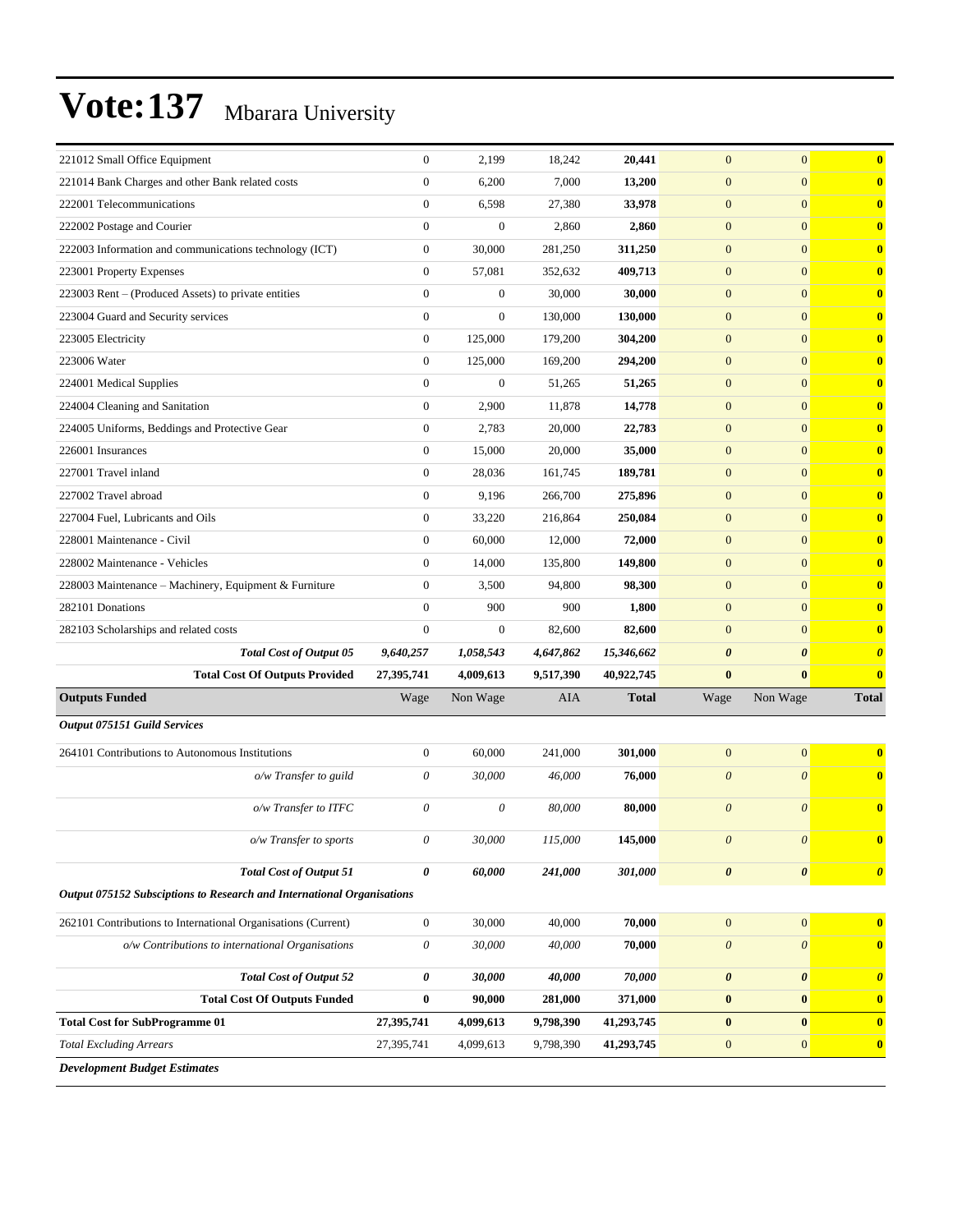#### **Project 0368 Development**

| Thousand Uganda Shillings                                                           |                               |                | 2018/19 Approved Budget | 2019/20 Approved Estimates |                               |                       |                         |
|-------------------------------------------------------------------------------------|-------------------------------|----------------|-------------------------|----------------------------|-------------------------------|-----------------------|-------------------------|
| <b>Capital Purchases</b>                                                            | <b>GoU Dev't External Fin</b> |                | <b>AIA</b>              | <b>Total</b>               | <b>GoU Dev't External Fin</b> |                       | <b>Total</b>            |
| Output 075172 Government Buildings and Administrative Infrastructure                |                               |                |                         |                            |                               |                       |                         |
| 312101 Non-Residential Buildings                                                    | 1,326,000                     | $\mathbf{0}$   | $\overline{0}$          | 1,326,000                  | $\overline{0}$                | $\overline{0}$        | $\bf{0}$                |
| 312102 Residential Buildings                                                        | 1,350,000                     | $\Omega$       | 2,932,570               | 4,282,570                  | $\mathbf{0}$                  | $\mathbf{0}$          | $\mathbf{0}$            |
| Total Cost Of Output 075172                                                         | 2,676,000                     | 0              | 2,932,570               | 5,608,570                  | $\boldsymbol{\theta}$         | $\boldsymbol{\theta}$ | $\boldsymbol{\theta}$   |
| Output 075173 Roads, Streets and Highways                                           |                               |                |                         |                            |                               |                       |                         |
| 312103 Roads and Bridges.                                                           | 50,000                        | $\mathbf{0}$   | $\Omega$                | 50,000                     | $\mathbf{0}$                  | $\overline{0}$        | $\mathbf{0}$            |
| Total Cost Of Output 075173                                                         | 50,000                        | 0              | 0                       | 50,000                     | $\boldsymbol{\theta}$         | $\boldsymbol{\theta}$ | $\boldsymbol{\theta}$   |
| Output 075180 Construction and rehabilitation of learning facilities (Universities) |                               |                |                         |                            |                               |                       |                         |
| 312101 Non-Residential Buildings                                                    | 400,000                       | $\mathbf{0}$   | $\overline{0}$          | 400,000                    | $\mathbf{0}$                  | $\overline{0}$        | $\bf{0}$                |
| Total Cost Of Output 075180                                                         | 400,000                       | 0              | 0                       | 400,000                    | $\boldsymbol{\theta}$         | $\boldsymbol{\theta}$ | $\boldsymbol{\theta}$   |
| <b>Total Cost for Capital Purchases</b>                                             | 3,126,000                     | $\overline{0}$ | 2,932,570               | 6,058,570                  | $\mathbf{0}$                  | $\overline{0}$        | $\bf{0}$                |
| <b>Total Cost for Project: 0368</b>                                                 | 3,126,000                     | $\Omega$       | 2,932,570               | 6,058,570                  | $\Omega$                      | $\Omega$              | $\overline{\mathbf{0}}$ |
| <b>Total Excluding Arrears</b>                                                      | 3,126,000                     | $\mathbf{0}$   | 2,932,570               | 6,058,570                  | $\mathbf{0}$                  | $\overline{0}$        | $\bf{0}$                |

#### **Project 1465 Institutional Support to Mbarara University - Retooling**

| Thousand Uganda Shillings                                               | 2018/19 Approved Budget       |                         |                | 2019/20 Approved Estimates |                               |                       |                         |
|-------------------------------------------------------------------------|-------------------------------|-------------------------|----------------|----------------------------|-------------------------------|-----------------------|-------------------------|
| <b>Capital Purchases</b>                                                | <b>GoU Dev't External Fin</b> |                         | <b>AIA</b>     | <b>Total</b>               | <b>GoU Dev't External Fin</b> |                       | <b>Total</b>            |
| Output 075175 Purchase of Motor Vehicles and Other Transport Equipment  |                               |                         |                |                            |                               |                       |                         |
| 312201 Transport Equipment                                              | 100,000                       | $\boldsymbol{0}$        | $\overline{0}$ | 100,000                    | $\overline{0}$                | $\overline{0}$        | $\mathbf{0}$            |
| <b>Total Cost Of Output 075175</b>                                      | 100,000                       | 0                       | 0              | 100,000                    | $\boldsymbol{\theta}$         | $\boldsymbol{\theta}$ | $\boldsymbol{\theta}$   |
| Output 075176 Purchase of Office and ICT Equipment, including Software  |                               |                         |                |                            |                               |                       |                         |
| 312202 Machinery and Equipment                                          | 100,000                       | $\mathbf{0}$            | 40,000         | 140,000                    | $\overline{0}$                | $\mathbf{0}$          | $\overline{\mathbf{0}}$ |
| <b>Total Cost Of Output 075176</b>                                      | 100,000                       | 0                       | 40,000         | 140,000                    | $\boldsymbol{\theta}$         | $\boldsymbol{\theta}$ | $\boldsymbol{\theta}$   |
| Output 075177 Purchase of Specialised Machinery & Equipment             |                               |                         |                |                            |                               |                       |                         |
| 312202 Machinery and Equipment                                          | 202,769                       | $\mathbf{0}$            | 119,158        | 321,927                    | $\mathbf{0}$                  | $\mathbf{0}$          | $\overline{\mathbf{0}}$ |
| Total Cost Of Output 075177                                             | 202,769                       | 0                       | 119,158        | 321,927                    | $\boldsymbol{\theta}$         | $\boldsymbol{\theta}$ | $\boldsymbol{\theta}$   |
| Output 075178 Purchase of Office and Residential Furniture and Fittings |                               |                         |                |                            |                               |                       |                         |
| 312203 Furniture & Fixtures                                             | 70,000                        | $\boldsymbol{0}$        | 30,000         | 100,000                    | $\mathbf{0}$                  | $\overline{0}$        | $\overline{\mathbf{0}}$ |
| Total Cost Of Output 075178                                             | 70,000                        | 0                       | 30,000         | 100,000                    | $\boldsymbol{\theta}$         | $\boldsymbol{\theta}$ | $\boldsymbol{\theta}$   |
| <b>Total Cost for Capital Purchases</b>                                 | 472,769                       | $\boldsymbol{0}$        | 189,158        | 661,927                    | $\mathbf{0}$                  | $\overline{0}$        | $\bf{0}$                |
| <b>Total Cost for Project: 1465</b>                                     | 472.769                       | $\mathbf{0}$            | 189,158        | 661,927                    | $\mathbf{0}$                  | $\overline{0}$        | $\mathbf{0}$            |
| <b>Total Excluding Arrears</b>                                          | 472,769                       | $\overline{0}$          | 189,158        | 661,927                    | $\overline{0}$                | $\overline{0}$        | $\bf{0}$                |
|                                                                         |                               | <b>GoU</b> External Fin | <b>AIA</b>     | <b>Total</b>               | GoU                           | <b>External Fin</b>   | <b>Total</b>            |
| <b>Total Cost for Programme 51</b>                                      | 35,094,123                    | 0                       | 12,920,118     | 48,014,241                 | $\bf{0}$                      | $\bf{0}$              | $\bf{0}$                |
| <b>Total Excluding Arrears</b>                                          | 35,094,123                    | $\mathbf{0}$            | 12,920,118     | 48,014,241                 | $\boldsymbol{0}$              | $\Omega$              | $\bf{0}$                |
|                                                                         | GoU                           | <b>External Fin</b>     | <b>AIA</b>     | <b>Total</b>               | GoU                           | <b>External Fin.</b>  | <b>Total</b>            |
| <b>Grand Total for Vote 137</b>                                         | 35,094,123                    | $\bf{0}$                | 12,920,118     | 48,014,241                 | 47,127,758                    | $\bf{0}$              | 47,127,758              |
| <b>Total Excluding Arrears</b>                                          | 35,094,123                    | $\boldsymbol{0}$        | 12,920,118     | 48,014,241                 | 47,127,758                    | $\mathbf{0}$          | 47,127,758              |